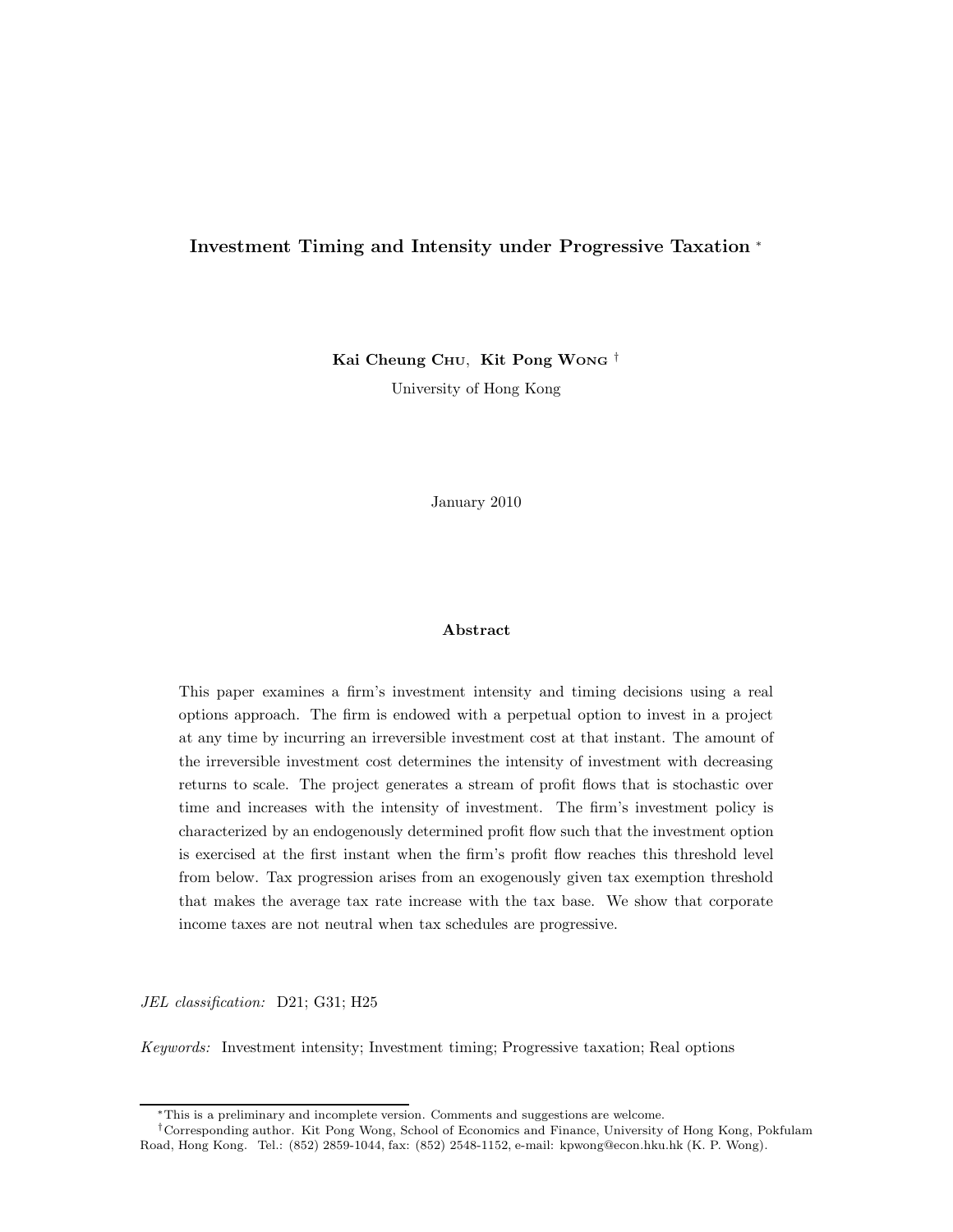# Investment Timing and Intensity under Progressive Taxation

#### Abstract

This paper examines a firm's investment intensity and timing decisions using a real options approach. The firm is endowed with a perpetual option to invest in a project at any time by incurring an irreversible investment cost at that instant. The amount of the irreversible investment cost determines the intensity of investment with decreasing returns to scale. The project generates a stream of profit flows that is stochastic over time and increases with the intensity of investment. The firm's investment policy is characterized by an endogenously determined profit flow such that the investment option is exercised at the first instant when the firm's profit flow reaches this threshold level from below. Tax progression arises from an exogenously given tax exemption threshold that makes the average tax rate increase with the tax base. We show that corporate income taxes are not neutral when tax schedules are progressive.

#### JEL classification: D21; G31; H25

Keywords: Investment intensity; Investment timing; Progressive taxation; Real options

### 1. Introduction

Corporate income tax schedules are by and large progressive and convex (see Graham and Smith, 1999). The real options literature on investment under uncertainty, however, usually either ignores tax effects or assumes a linear corporate income tax schedule (see Dixit and Pindyck, 1994). The purpose of this paper is to contribute to this literature by explicitly incorporating tax progression into a real options model of a firm that has to make irreversible investment decisions in continuous time with an infinite horizon.

Our real options model features a firm that possesses a perpetual option to invest in a project at any time by paying an irreversible investment cost at that instant. The amount of the irreversible investment cost determines the intensity of investment, which is a choice variable of the firm. The project generates a stream of stochastic profit flows that follow a lognormal diffusion process and increase with the intensity of investment, as in Capozza and Li (1994, 2002) and Bar-Ilan and Strange (1999). We model tax progression by using an exogenously given tax exemption threshold, which may come from sources such as operating costs, depreciation allowances, R&D expenditures,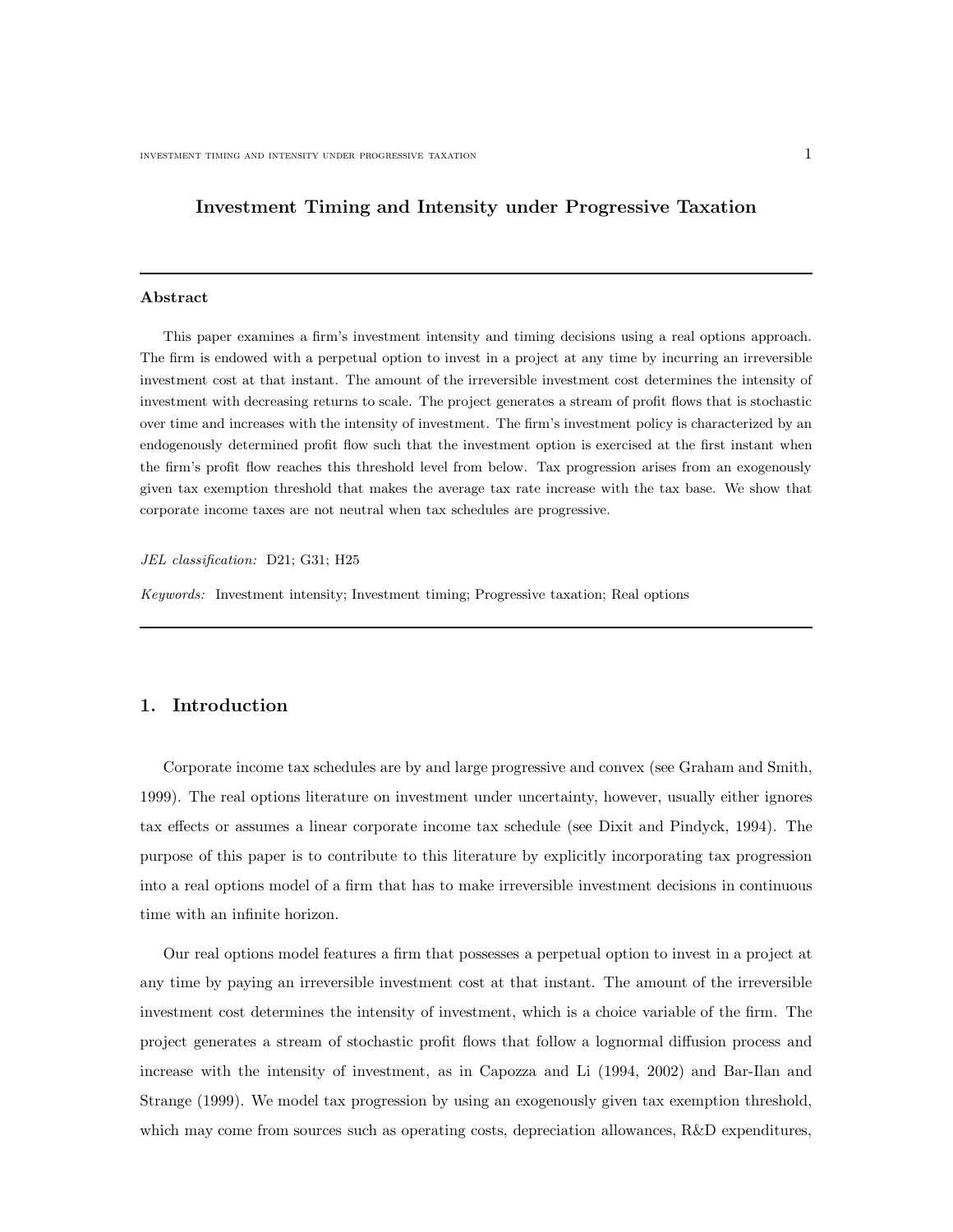and investment tax credits (see Agliardi and Agliardi, 2008, 2009; Alvarez and Koskela, 2008; Wong, 2009; Chu and Wong, 2010). The firm needs to pay corporate income taxes if its profit flow exceeds the tax exemption threshold; otherwise, the firm neither pays to nor receives tax rebates from the government. Even though the marginal corporate income tax rate is constant, the average tax rate as such increases with the tax base, thereby rendering tax progression.

The firm makes two decisions regarding the undertaking of the project: the timing and intensity of investment. The firm's investment timing decision is characterized by a threshold (the investment trigger) such that the project is undertaken at the first instant when the profit flow from the project reaches the investment trigger from below (see, e.g., McDonald and Siegel 1986; Dixit and Pindyck 1994). The firm's investment intensity decision affects the amount of the irreversible investment cost according to a known technology that exhibits decreasing returns to scale.

Within our real options model, we analytically show that the firm optimally chooses its threshold profit flow at which the investment option is exercised to be higher or lower than the exogenously given tax exemption threshold, depending on whether the tax exemption is below or above a unique critical level, respectively. We further show that the firm's optimal investment intensity and trigger are strictly increasing for all tax exemption thresholds above the critical level, and are U-shaped for all tax exemption thresholds below the critical level. Most interestingly, we numerically show that the value of the firm prior to the investment, i.e., the value of the investment option, is nonmonotonic to the volatility of the firm's profit flows, which is in stark contrast to the extant literature that the value of an option increases with an increase in the volatility of the underlying uncertainty.

This paper is related to the burgeoning literature that incorporates different corporate income tax schemes to identify potential distortionary tax effects on corporate investment and liquidation decisions (see, e.g., MacKie-Mason, 1990; Alvarez et al., 1998; Hassett and Metcalf, 1999; Agliardi, 2001; Agliardi and Agliardi, 2008, 2009; Wong, 2009; Chu and Wong, 2010; and Wong and Wu, 2010). Alvarez and Koskela (2008), Niemann (1999), Niemann and Sureth (2004), Panteghini (2001, 2005), Sureth (2002) and others have established a tax neutrality result in that corporate investment decisions are invariant to changes in tax rates under a variety of corporate income tax schemes. Our results that corporate investment decisions are affected by the design of progressive corporate income tax schedules certainly contribute to this literature.

The rest of this paper is organized as follows. Section 2 delineates a continuous-time model of a firm that operates in an infinite horizon and possesses a perpetual option to invest in a project.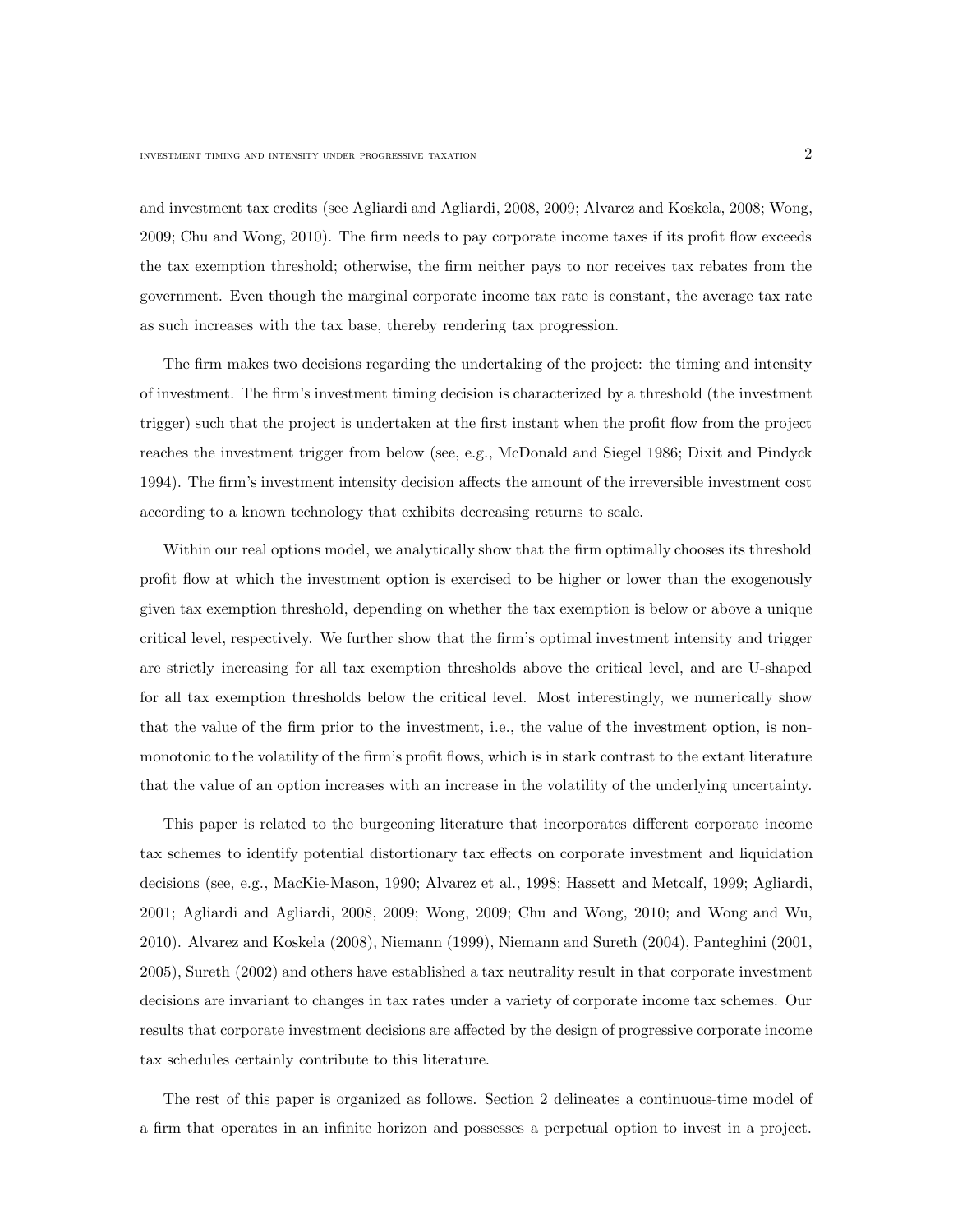Section 3 characterizes the firm's optimal investment timing, keeping the firm's investment intensity fixed. Section 4 characterizes the firm's optimal investment intensity and timing and examines the effect of tax progression on the firm's investment policy. Section 5 offers numerical analysis. Section 6 concludes.

### 2. The model

Consider a risk-neutral firm that has monopoly access to a perpetual option to invest in a project.<sup>1</sup> Time is continuous and indexed by  $t \in [0, \infty)$ . The riskless rate of interest per unit time is constant at  $r > 0$ .

The firm's investment policy consists of two choices: the timing and intensity of the investment in the project. The firm's investment intensity,  $q \ge 0$ , affects the stochastic profit flow,  $qX$ , generated from the project over time, where  $X \geq 0$  is a state variable specifying the project's profit flow per unit intensity of investment. We assume that  $X$  evolves over time according to the following geometric Brownian motion:

$$
dX = \mu X dt + \sigma X dZ,
$$
\n(1)

where  $\mu < r$  and  $\sigma > 0$  are constant parameters, and dZ is the increment of a standard Wiener process under the risk-neutral probability space,  $(\Omega, \mathcal{F}, \mathcal{Q})$ .<sup>2</sup> Eq. (1) implies that the growth rate of X is normally distributed with a mean,  $\mu \Delta t$ , and a variance,  $\sigma^2 \Delta t$ , over a time interval,  $\Delta t$ .

To undertake the project at endogenously chosen time,  $t \geq 0$ , and intensity,  $q \geq 0$ , the firm pays an irreversible investment cost,  $I(q)$ , at that instant, where  $I(0) \geq 0$ ,  $I'(0) = 0$ , and  $I'(q) > 0$  and  $I''(q) > 0$  for all  $q > 0.3$  The strict convexity of  $I(q)$  implies that the project exhibits decreasing returns to scale. Define the following two constants,  $\alpha$  and  $\beta$ , that are derived from the fundamental quadratic equation,  $\frac{1}{2}\sigma^2 y(y-1) + \mu y - r = 0$ :

$$
\alpha = \frac{\mu}{\sigma^2} - \frac{1}{2} + \sqrt{\left(\frac{1}{2} - \frac{\mu}{\sigma^2}\right)^2 + \frac{2r}{\sigma^2}} > 0,
$$
\n(2)

 $1$ The assumption of risk neutrality is innocuous as long as there are arbitrage-free and complete financial markets in which assets can be traded to span the state variable that determines the value of the firm.<br><sup>2</sup>The assumption that  $\mu < r$  is needed to ensure that the value of the firm is finite.

<sup>&</sup>lt;sup>3</sup>We allow for  $I(0) > 0$  to account for some fixed set-up costs that are required to initiate the project.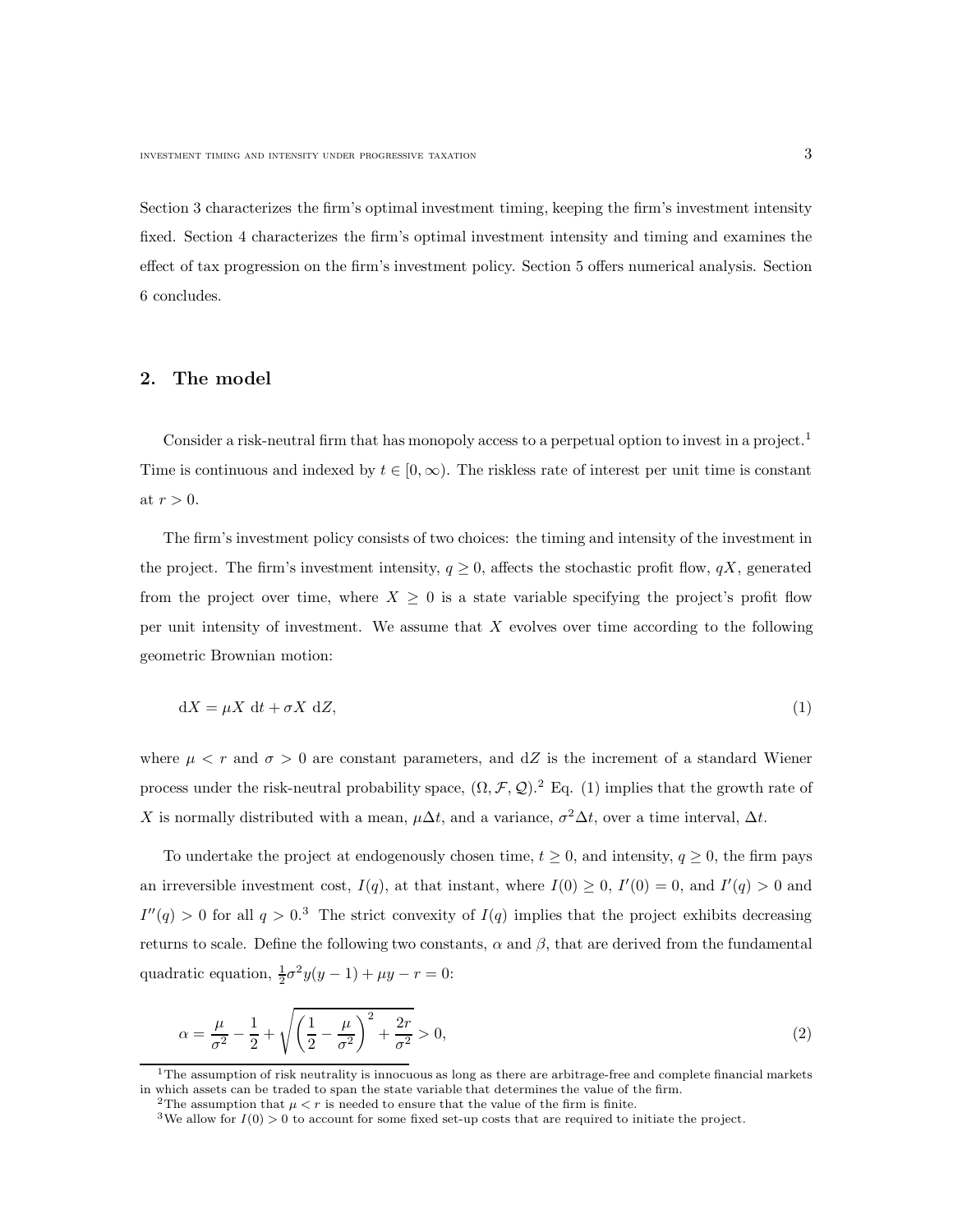investment timing and intensity under progressive taxation  $\hspace{1cm} 4 \hspace{1cm}$ 

and

$$
\beta = \frac{1}{2} - \frac{\mu}{\sigma^2} + \sqrt{\left(\frac{1}{2} - \frac{\mu}{\sigma^2}\right)^2 + \frac{2r}{\sigma^2}} > 1.
$$
\n(3)

To ensure that the optimal investment intensity is finite in the presence of the investment option, we assume that  $\left[\beta/(\beta-1)\right]I(q) - qI'(q)$  is a decreasing function of q, where  $\beta$  is given by Eq. (3). This assumption implies that the project has sufficient decreasing returns to scale in that  $I''(q) > I'(q)/(\beta - 1)q$  for all  $q > 0$ .

We model progressive taxation by using an exogenously given tax exemption threshold,  $D > 0$ (see Agliardi and Agliardi, 2008, 2009; Alvarez and Koskela, 2008; Wong, 2009; Chu and Wong, 2010). Sources of tax exemption include operating costs, depreciation allowances,  $R\&D$  expenditures, investment tax credits, and many others. Succinctly, the firm needs to pay corporate income taxes at a constant rate,  $\tau \in (0,1)$ , for its profit flow that exceeds the tax exemption threshold. When the firm's profit flow does not exceed the tax exemption threshold, the firm neither pays taxes to nor receives tax rebates from the government. The firm's after-tax profit flow, Π, is, therefore, given by

$$
\Pi = qX - \tau \max(qX - D, 0),\tag{4}
$$

where  $\tau$  max $(qX - D, 0)$  is the corporate income tax flow paid to the government over time.<sup>4</sup> We summarize the progressive corporate income tax schedule by the pair,  $(\tau, D)$ .

To facilitate the exposition, we formulate the firm's decision problem as a two-stage optimization problem. In the first stage, we fix the firm's investment intensity,  $q > 0$ , and solve the optimal time,  $t(q)$ , at which the investment option is exercised. This is tantamount to solving the critical value of the state variable,  $X(q)$ , that triggers the exercise of the investment option at the first instant when X reaches  $X(q)$  from below (see, e.g., McDonald and Siegel 1986; Dixit and Pindyck 1994). We refer to  $X(q)$  as the investment trigger. In the second stage, we solve the firm's optimal investment intensity,  $q^*$ , taking the schedule of the investment triggers,  $\{X(q) : q > 0\}$ , characterized in the first stage as given. The complete solution to the model is, therefore, given by  $q^*$  and  $X^* = X(q^*)$ .

<sup>&</sup>lt;sup>4</sup>While the marginal tax rate is constant at  $\tau$ , the average tax rate increases with the tax base, as is evident from Eq. (4), thereby making the corporate income tax schedule progressive.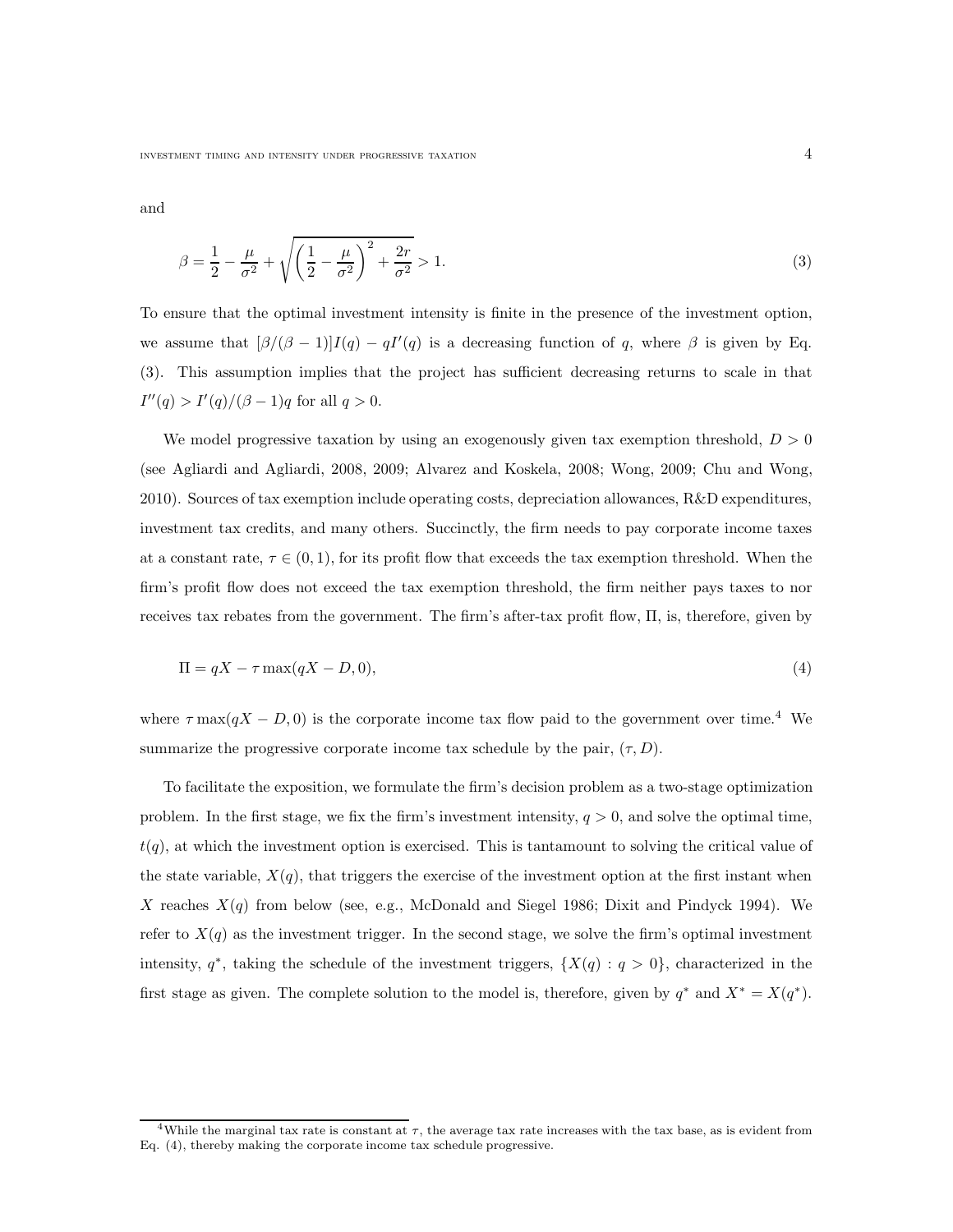### 3. Investment triggers in the first stage

In this section, we solve the first-stage problem by fixing the firm's investment intensity at  $q > 0$ . This is done in two steps. First, we derive the value of the firm after the irreversible investment has been made. Second, we derive the value of the firm before the irreversible investment is made, taking the characterization of the investment trigger,  $X(q)$ , into account.

### 3.1 Firm value after investment

Let  $V_0(q, X)$  be the value of the firm when currently no corporate income taxes are paid, i.e., for all  $X \leq D/q$ . Likewise, let  $V_1(q, X)$  be the value of the firm when currently positive corporate income taxes are paid, i.e., for all  $X \ge D/q$ . Using the standard arbitrage arguments (see, e.g., Dixit and Pindyck, 1994),  $V_0(q, X)$  and  $V_1(q, X)$  must satisfy the following ordinary differential equations:

$$
\frac{1}{2}\sigma^2 X^2 \frac{\partial^2 V_0(q, X)}{\partial X^2} + \mu X \frac{\partial V_0(q, X)}{\partial X} - rV_0(q, X) + qX = 0,
$$
\n(5)

for all  $X \leq D/q$ , and

$$
\frac{1}{2}\sigma^2 X^2 \frac{\partial^2 V_1(q, X)}{\partial X^2} + \mu X \frac{\partial V_1(q, X)}{\partial X} - rV_1(q, X) + qX - \tau(qX - D) = 0,
$$
\n(6)

for all  $X \ge D/q$ , respectively, subject to the following boundary conditions:

$$
V_0(q,0) = 0,\t\t(7)
$$

$$
\lim_{X \to \infty} \frac{V_1(q, X)}{X} < \infty,\tag{8}
$$

$$
V_0(q, D/q) = V_1(q, D/q),
$$
\n(9)

and

$$
\left. \frac{\partial V_0(q, X)}{\partial X} \right|_{X = D/q} = \left. \frac{\partial V_1(q, X)}{\partial X} \right|_{X = D/q}.
$$
\n(10)

Eq. (7) reflects the fact that zero is an absorbing barrier for the diffusion process defined in Eq. (1). Eq. (8) rules out speculative bubbles. Eqs. (9) and (10) hold because the Brownian motion described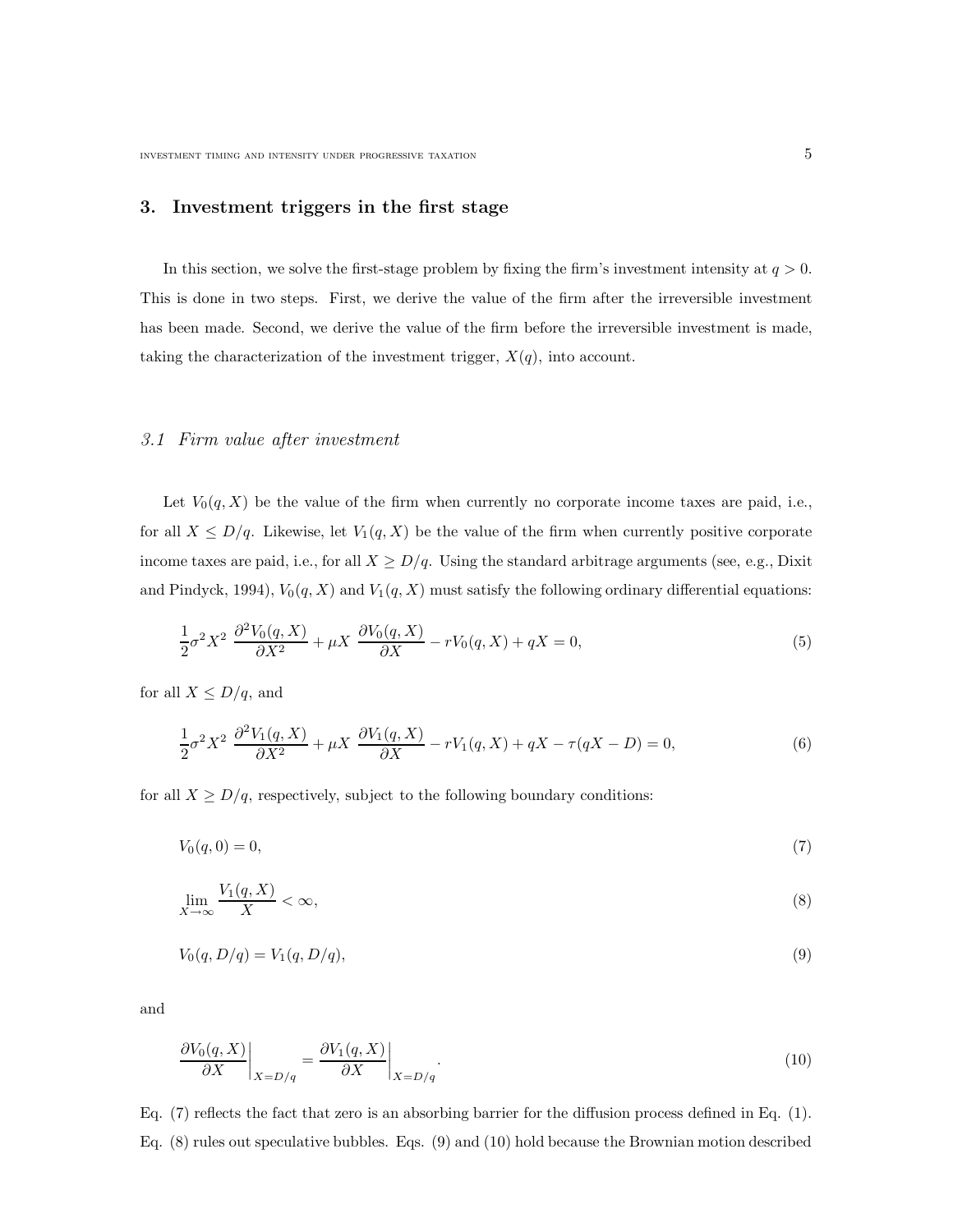in Eq. (1) can diffuse freely across  $X = D/q$ , rendering the value function to be continuously differentiable at  $X = D/q$ .<sup>5</sup>

Solving Eqs. (5) and (6) subject to Eqs. (7), (8), (9), and (10) yields our first proposition. All proofs of propositions are relegated to the appendix.

**Proposition 1.** Fix the firm's investment intensity at  $q > 0$  and the progressive corporate income tax schedule at  $(\tau, D)$ . The value of the firm after the irreversible investment has been made is given by

$$
V_0(q, X) = \frac{qX}{r - \mu} - \left[\frac{D}{r - \mu} - V_1(q, D/q)\right] \left(\frac{qX}{D}\right)^{\beta},\tag{11}
$$

for all  $X \leq D/q$ , and

$$
V_1(q, X) = (1 - \tau) \left(\frac{qX}{r - \mu}\right) + \frac{\tau D}{r} - \left[ (1 - \tau) \left(\frac{D}{r - \mu}\right) + \frac{\tau D}{r} - V_0(q, D/q) \right] \left(\frac{D}{qX}\right)^\alpha, \tag{12}
$$

for all  $X \ge D/q$ , where

$$
V_0(q, D/q) = V_1(q, D/q) = \frac{D}{r - \mu} - \left(\frac{1}{\alpha + \beta}\right) \left(\frac{\alpha}{\beta - 1}\right) \frac{\tau D}{r}.
$$
\n(13)

Eq. (11) has the following interpretation. The first term on the right-hand side of Eq. (11) is the value of the firm when there are no corporate income taxes. The expression,  $(qX/D)^{\beta}$ , can be interpreted as the stochastic discount factor that accounts for both the timing and the probability of one dollar received at the first instant when  $D/q$  is reached from below, starting off at the initial value,  $X \leq D/q$ . The second term on the right-hand side of Eq. (11) is the reduction in value arising from introducing corporate income taxes, where  $D/(r - \mu) - V_1(q, D/q) = [\alpha/(\alpha + \beta)(\beta - 1)]\tau D/r > 0$ , is the loss in value at the instant when the firm starts to pay taxes, which is discounted by the stochastic discount factor,  $(qX/D)^{\beta}$ , to the present time.

Eq. (12) has the following interpretation. The first two terms on the right-hand side of Eq. (12) capture the value of the firm when the corporate income tax rate is constant at  $\tau$  and the tax-shield benefits arising from the tax exemption threshold, D, can always be claimed by the firm. The expression,  $(D/qX)^{\alpha}$ , can be interpreted as the stochastic discount factor that accounts for both the timing and the probability of one dollar received at the first instant when the tax exemption

 $5$ See Dixit (1993) for a heuristic argument and Karatzas and Shreve (1988) for a rigorous proof.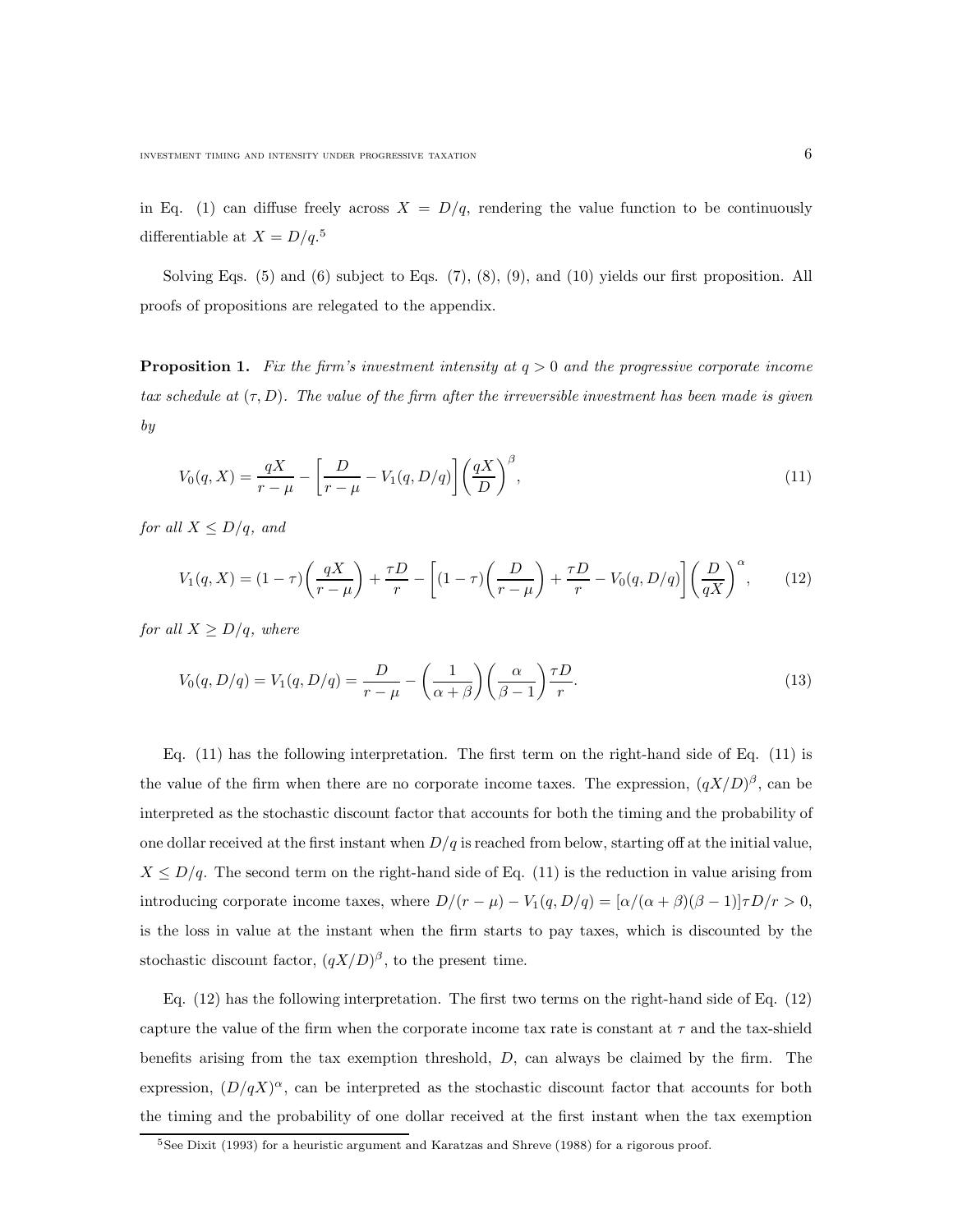threshold, D, is reached from above, starting off at the initial value,  $X \ge D/q$ . The last term on the right-hand side of Eq. (12) is the reduction in value due to the possibility of entering into the no-tax region in the future. Specifically,  $(1 - \tau)D/(r - \mu) + \tau D/r - V_0(q, D/q) = [\beta/(\alpha + \beta)(\alpha + 1)]\tau D/r > 0$ is the loss in value at the instant when the firm starts to pay no corporate income taxes due to low profit flows, which is discounted by the stochastic discount factor,  $(D/qX)^{\alpha}$ , to the present time.

#### 3.2 Firm value before investment

We now derive the value of the firm before the irreversible investment is made, taking the characterization of the investment trigger,  $X(q)$ , into account.

Let  $F(q, X)$  be the value of the firm before the irreversible investment is made (i.e., the value of the investment option). Using the standard arbitrage arguments,  $F(q, X)$  must satisfy the following ordinary differential equation:

$$
\frac{1}{2}\sigma^2 X^2 \frac{\partial^2 F(q, X)}{\partial X} + \mu X \frac{\partial F(q, X)}{\partial X} - rF(q, X) = 0,
$$
\n(14)

for all  $X \in [0, X(q)]$ , subject to the following boundary conditions:

$$
F(q,0) = 0,\tag{15}
$$

$$
F[q, X(q)] = \begin{cases} V_0[q, X(q)] - I(q) & \text{if } X(q) \le D/q, \\ V_1[q, X(q)] - I(q) & \text{if } X(q) \ge D/q, \end{cases}
$$
\n(16)

and

$$
\frac{\partial F(q, X)}{\partial X}\bigg|_{X=X(q)} = \begin{cases} \left. \frac{\partial V_0(q, X)}{\partial X} \right|_{X=X(q)} & \text{if } X(q) \le D/q, \\ \left. \frac{\partial V_1(q, X)}{\partial X} \right|_{X=X(q)} & \text{if } X(q) \ge D/q. \end{cases} \tag{17}
$$

Eq.  $(15)$  reflects the fact that zero is an absorbing barrier of the diffusion process defined in Eq.  $(1)$ . Eq. (16) is the value-matching condition such that the value of the investment option equals the value of the firm net of the investment cost at the instant when the investment option is exercised. Eq. (17) is the smooth-pasting condition such that the investment trigger,  $X(q)$ , maximizes the value of the investment option.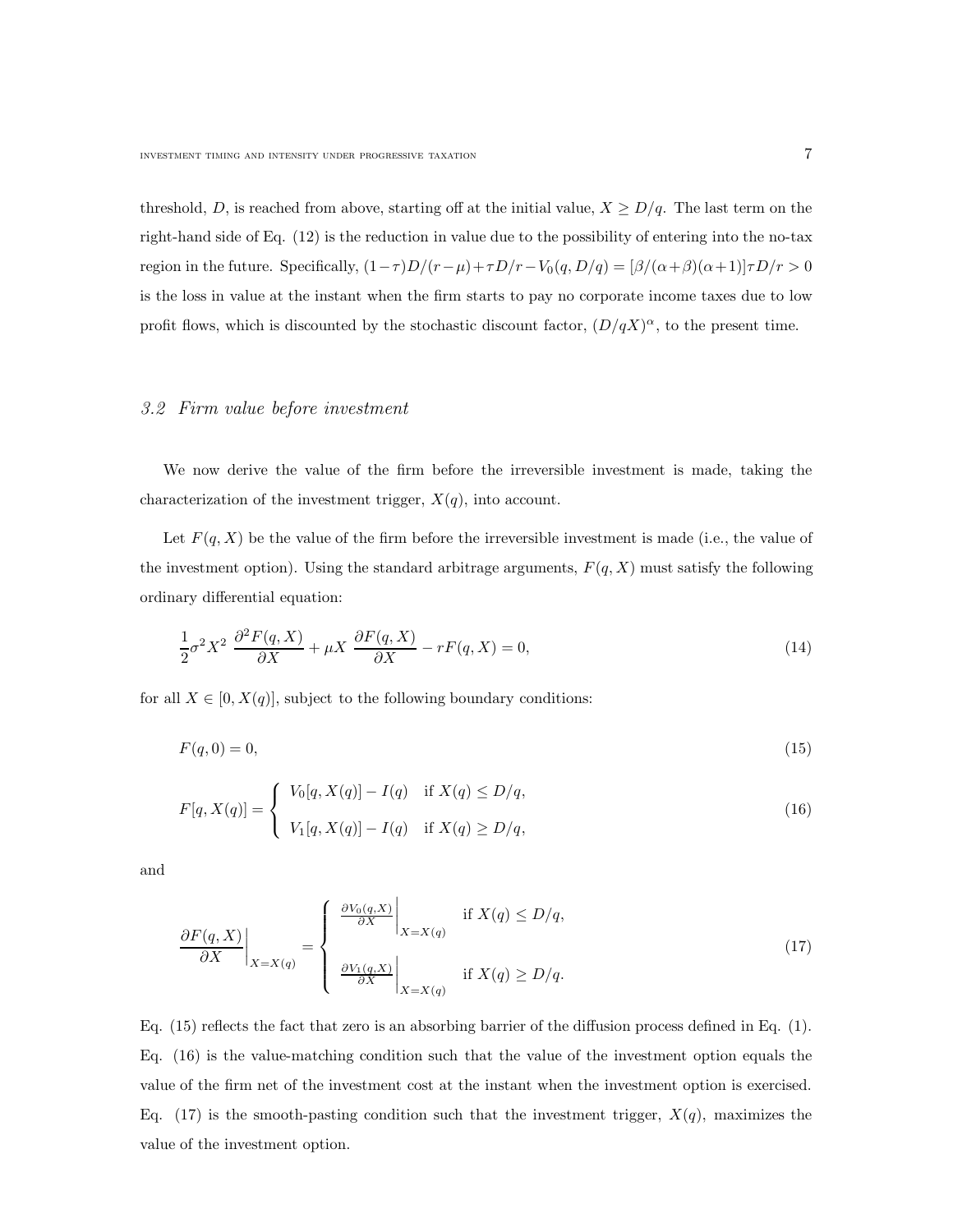To solve Eq.  $(14)$  subject to Eqs.  $(15)$ ,  $(16)$ , and  $(17)$ , we need to know which of the two pairs of the value-matching and smooth-pasting conditions is relevant, i.e., which of the two cases, (i)  $X(q) \le D/q$  and (ii)  $X(q) \ge D/q$ , prevails. Intuitively, we expect to see case (i) or case (ii), depending on whether  $D$  is sufficiently large or small, respectively. Define the following critical tax exemption threshold:

$$
D(q) = (r - \mu) \left(\frac{\beta}{\beta - 1}\right) I(q). \tag{18}
$$

Indeed, we show in the following proposition that  $X(q)$  is less than, equal to, or greater than  $D/q$ if D is greater than, equal to, or less than  $D(q)$ , respectively.

**Proposition 2.** Fix the firm's investment intensity at  $q > 0$  and the progressive corporate income tax schedule at  $(\tau, D)$ . If the exogenously given tax exemption threshold, D, is no less than the critical level,  $D(q)$ , the firm's investment trigger,  $X(q)$ , is given by

$$
X(q) = (r - \mu) \left(\frac{\beta}{\beta - 1}\right) \frac{I(q)}{q},\tag{19}
$$

such that  $X(q) \le D/q$ , and the value of the firm before the irreversible investment is made,  $F(q, X)$ , is given by

$$
F(q, X) = \{V_0[q, X(q)] - I(q)\} \left[\frac{X}{X(q)}\right]^\beta,
$$
\n(20)

for all  $X \in [0, X(q)]$ . If  $D < D(q)$ , then  $X(q)$  is uniquely determined by

$$
(1-\tau)\left[\frac{qX(q)}{r-\mu}\right] + \frac{\tau D}{r-\mu} - \left(\frac{\beta}{\beta-1}\right)\left\{I(q) - \left(\frac{1}{\alpha+1}\right)\left\{1 - \left[\frac{D}{qX(q)}\right]^\alpha\right\}\frac{\tau D}{r}\right\} = 0,\tag{21}
$$

such that  $X(q) > D/q$ , and

$$
F(q, X) = \{V_1[q, X(q)] - I(q)\} \left[\frac{X}{X(q)}\right]^\beta,
$$
\n(22)

for all  $X \in [0, X(q)]$ .

Proposition 2 says that if the exogenously given tax exemption threshold,  $D$ , is large enough, i.e.,  $D \ge D(q)$ , the firm's investment trigger,  $X(q)$ , does not vary with the progressive corporate income tax schedule,  $(\tau, D)$ , and does not exceed  $D/q$ . Otherwise, for sufficiently small tax exemption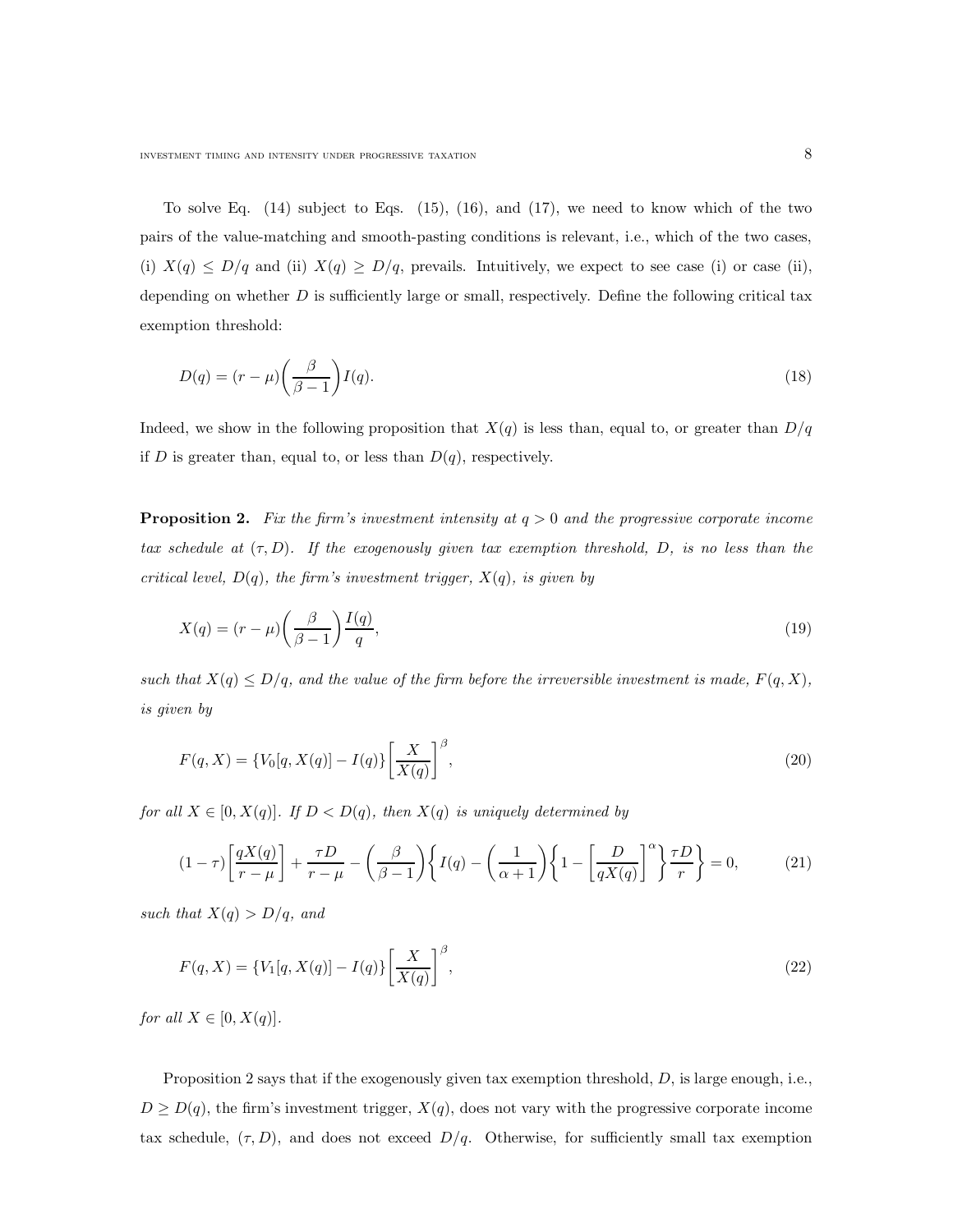thresholds, i.e.,  $D < D(q)$ ,  $X(q)$  depends on  $(\tau, D)$  and exceeds  $D/q$ . The expression,  $[X/X(q)]^{\beta}$ , in Eqs. (20) and (22) is the stochastic discount factor that accounts for both the timing and the probability of one dollar received at the first instant when the profit flow reaches  $X(q)$  from below, starting off at the initial value,  $X \in [0, X(q)]$ . Depending on whether  $X(q) \le D/q$  or  $X(q) > D/q$ , the value of the investment option,  $F(q, X)$ , as in Eq. (20) or in Eq. (22), is equal to the net present value of the project at the instant when the investment option is exercised,  $V_0[q, X(q)] - I(q)$  or  $V_1[q, X(q)] - I(q)$ , respectively, discounted by the stochastic discount factor,  $[X/X(q)]^{\beta}$ , to the present time.

If the tax exemption threshold, D, is no less than  $D(q)$ , we can substitute Eq. (11) into Eq. (20) to yield

$$
F(X,q) = \left[\frac{qX(q)}{r-\mu} - I(q)\right] \left[\frac{X}{X(q)}\right]^\beta - \left[\frac{D}{r-\mu} - V_1(q,D/q)\right] \left(\frac{qX}{D}\right)^\beta,
$$
\n(23)

for all  $X \in [0, X(q)]$ . Hence, the optimal investment trigger,  $X(q)$ , is the one that maximizes the first term on the right-hand side of Eq. (23), which does not depend on the progressive corporate income tax schedule,  $(\tau, D)$ . In the case that the investment intensity, q, is fixed and  $D \ge D(q)$ , Proposition 2 establishes the tax neutrality result that has been shown by Panteghini (2001, 2005) and Alvarez and Koskela (2008).

### 4. Optimal investment intensity and trigger

In this section, we solve the second stage problem, i.e., the choice of the optimal investment intensity,  $q^*$ , taking the schedule of the investment triggers,  $\{X(q) : q > 0\}$ , characterized in Proposition 2 as given:

$$
\max_{q>0} F(q,X),\tag{24}
$$

where  $F(q, X)$  is given by Eq. (20) for all q such that  $D(q) \leq D$ , and by Eq. (22) for all q such that  $D(q) \geq D.$ 

To solve program (24), we need to know which of the two cases, (i)  $D(q^*) \le D$  and (ii)  $D(q^*) \ge D$ , prevails at the optimal investment intensity,  $q^*$ . Define  $q(D)$  as the solution to  $D[q(D)] = D$ , i.e.,

$$
q(D) = I^{-1} \left[ \left( \frac{\beta - 1}{\beta} \right) \left( \frac{D}{r - \mu} \right) \right],\tag{25}
$$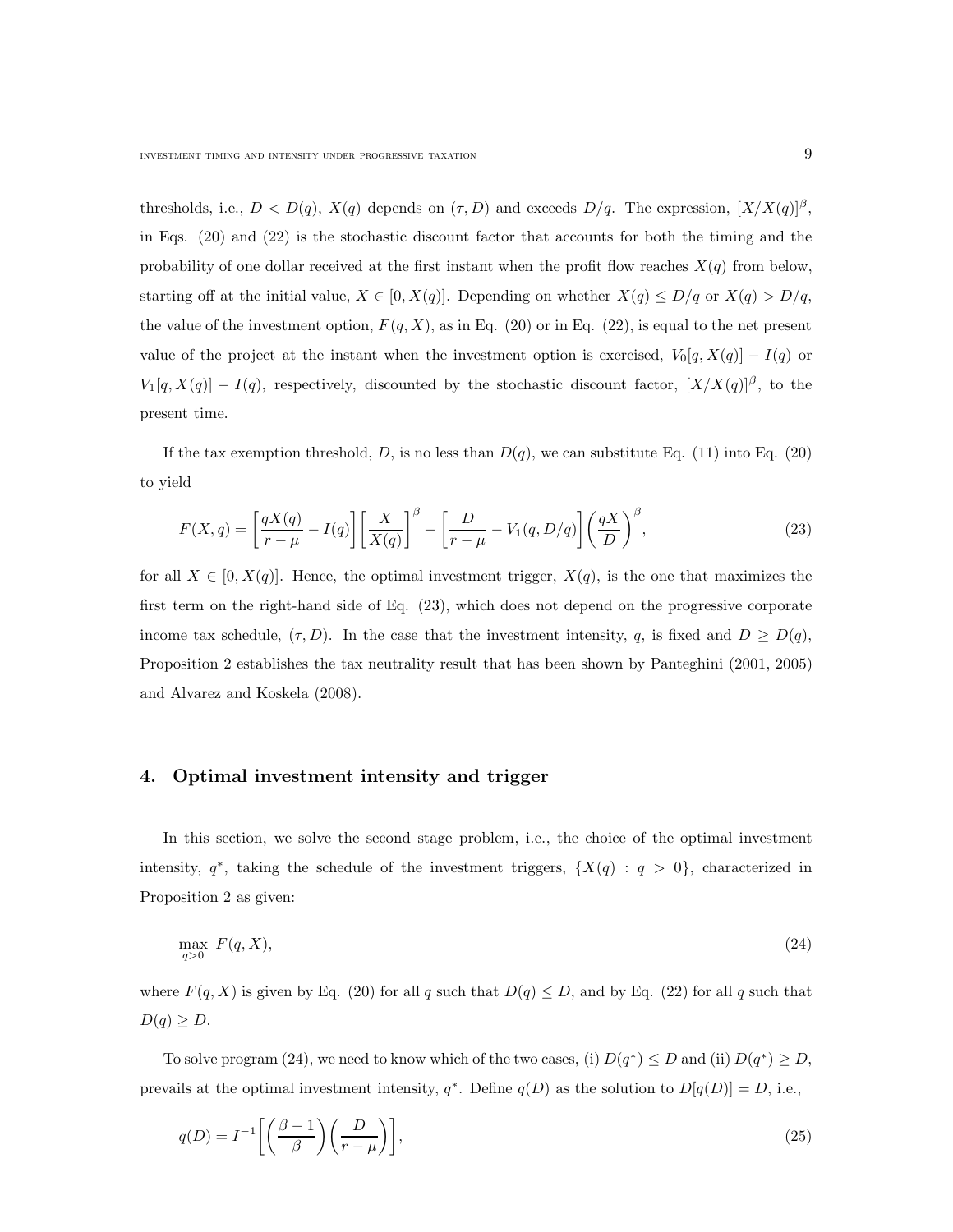and  $q<sup>0</sup>$  as the critical investment intensity that solves the following equation:

$$
\left(\frac{\beta}{\beta - 1}\right) \left[1 - \tau \left(\frac{\alpha + 1}{\alpha + \beta}\right)\right] \frac{I(q^0)}{q^0} - I'(q^0) = 0.
$$
\n(26)

We show in the following proposition that  $D(q^*)$  is less than, equal to, or greater than D if  $D(q^0)$ is less than, equal to, or greater than D, respectively.

**Proposition 3.** Fix the progressive corporate income tax schedule at  $(\tau, D)$ . If the exogenously given tax exemption threshold, D, exceeds the critical level,  $D(q^0)$ , the firm's optimal investment intensity and trigger,  $q^*$  and  $X^*$ , are uniquely determined by solving the following system of equations:

$$
\left(\frac{\beta}{\beta-1}\right)\left[1-\tau\left(\frac{\alpha+1}{\alpha+\beta}\right)\left(\frac{q^*X^*}{D}\right)^{\beta-1}\right]\frac{I(q^*)}{q^*}-I'(q^*)=0,\tag{27}
$$

and

$$
X^* = (r - \mu) \left(\frac{\beta}{\beta - 1}\right) \frac{I(q^*)}{q^*},\tag{28}
$$

such that  $q^0 < q^* < q(D)$  and  $X^* < D/q^*$ , where  $q(D)$  solves  $D(q) = D$ . If  $D = D(q^0)$ , then  $q^* = q^0$  and  $X^* = D(q^0)/q^0$ . If  $D < D(q^0)$ , then  $q^*$  and  $X^*$  are uniquely determined by solving the following system of equations:

$$
\left(\frac{\beta}{\beta-1}\right) \left\{ \frac{I(q^*)}{q^*} - \frac{\tau D}{r q^*} \left[ 1 - \left(\frac{\beta}{\alpha+\beta}\right) \left(\frac{D}{q^* X^*}\right)^\alpha \right] \right\} - I'(q^*) = 0,\tag{29}
$$

and

$$
(1-\tau)\left(\frac{q^*X^*}{r-\mu}\right) + \frac{\tau D}{r-\mu} - \left(\frac{\beta}{\beta-1}\right)\left\{I(q^*) - \left(\frac{1}{\alpha+1}\right)\left[1 - \left(\frac{D}{q^*X^*}\right)^\alpha\right]\frac{\tau D}{r}\right\} = 0,\tag{30}
$$

such that  $q^* > q(D)$  and  $X^* > D/q^*$ .

Proposition 3 shows that the firm's optimal intensity and trigger,  $q^*$  and  $X^*$ , are jointly determined by solving the system of equations, Eqs. (27) and (28), or Eqs. (29) and (30), depending on whether the exogenously given tax exemption threshold,  $D$ , is greater or less than the critical level,  $D(q^0)$ . We as such derive the complete solution to the firm's optimal investment policy under progressive taxation.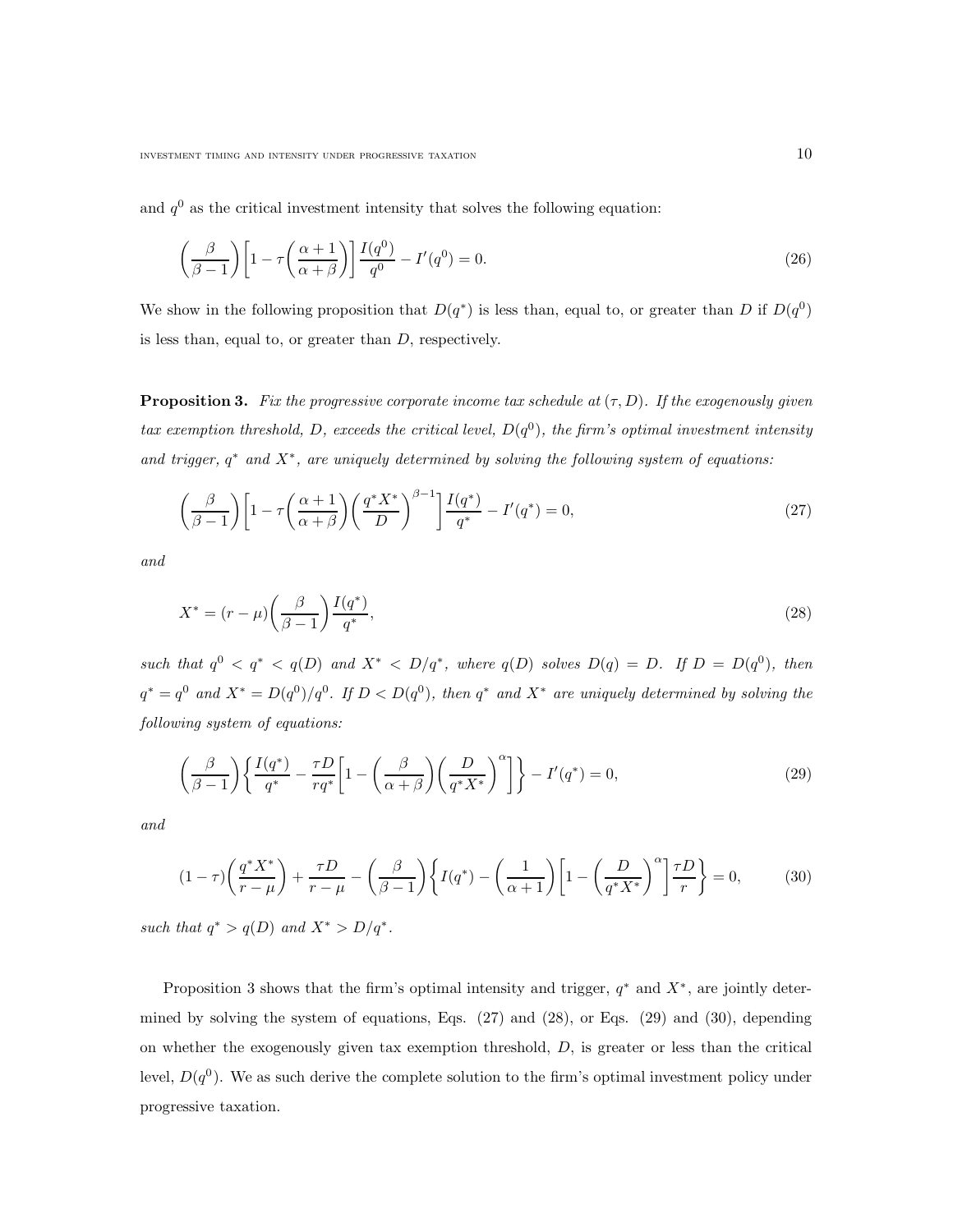Let  $Y^* = q^*X^*$  be the threshold profit flow at which the project is undertaken. The following proposition performs the comparative static exercise with respect to the progressive corporate income tax schedule.

**Proposition 4.** Fix the progressive corporate income tax schedule at  $(\tau, D)$ . If the exogenously given tax exemption threshold, D, exceeds the critical level,  $D(q^0)$ , the firm's optimal investment intensity,  $q^*$ , and the threshold profit flow, Y<sup>\*</sup>, both increase with an increase in D, i.e.,  $dq^*/dD > 0$  and  $dY^*/dD > 0$ , and decrease with an increase in the tax rate,  $\tau$ , i.e.,  $dq^*/d\tau < 0$  and  $dY^*/d\tau < 0$ . If  $D < D(q^0)$ , then  $q^*$  and  $Y^*$  are non-monotonic with respect to changes in D or  $\tau$ . Specifically,  $dq^*/dD < 0$ ,  $dY^*/dD < 0$ ,  $dq^*/d\tau > 0$ , and  $dY^*/d\tau > 0$  when D approaches zero, and  $dq^*/dD > 0$ ,  $dY^*/dD > 0$ ,  $dq^*/d\tau < 0$ , and  $dY^*/d\tau < 0$  when D approaches  $D(q^0)$ .

When the firm has to choose both the investment trigger and intensity, Proposition 4 shows that the progressive corporate income tax schedule cannot be neutral. Given the non-monotonic behavior of the firm's investment policy with respect to the progressive corporate income tax schedule, we can conclude that firms facing different tax rates or tax exemption thresholds may choose the same optimal investment policy.

### 5. Numerical analysis

Since there are no closed form solutions to the firm's optimal investment intensity and trigger, q<sup>\*</sup> and  $X^*$ , we conduct numerical analysis in this section. We set the investment cost function,  $I(q) = 10 + q<sup>4</sup>$ , the annualized riskless rate of interest,  $r = 7\%$ , and the corporate income tax rate,  $\tau = 30\%$ . The state variable, X, takes on the initial value,  $X_0 = 1$ , with the annualized growth rate,  $\mu = 3\%$ , and the annualized standard deviation,  $\sigma = 25\%$ .

Figure 1 depicts the firm's optimal intensity and trigger,  $q^*$  and  $X^*$ ), and the threshold profit flow,  $Y^* = q^* X^*$ , against the exogenously given tax exemption threshold, D. The 45<sup>o</sup> line shows us the point at which the threshold profit flow,  $Y^*$ , is exactly equal to the exogenously given tax exemption threshold, which defines  $D(q^0)$ . Figure 1 shows that  $Y^* < (>) D$  for all  $D < (>) D(q^0)$ and  $Y^* = D(q^0)$  if  $D = D(q^0)$ . Figure 1 also shows that  $q^*, X^*$ , and  $Y^*$  are all increasing functions of D for all  $D > D(q^0)$ , and become non-monotonic for all  $D < D(q^0)$ . These results are consistent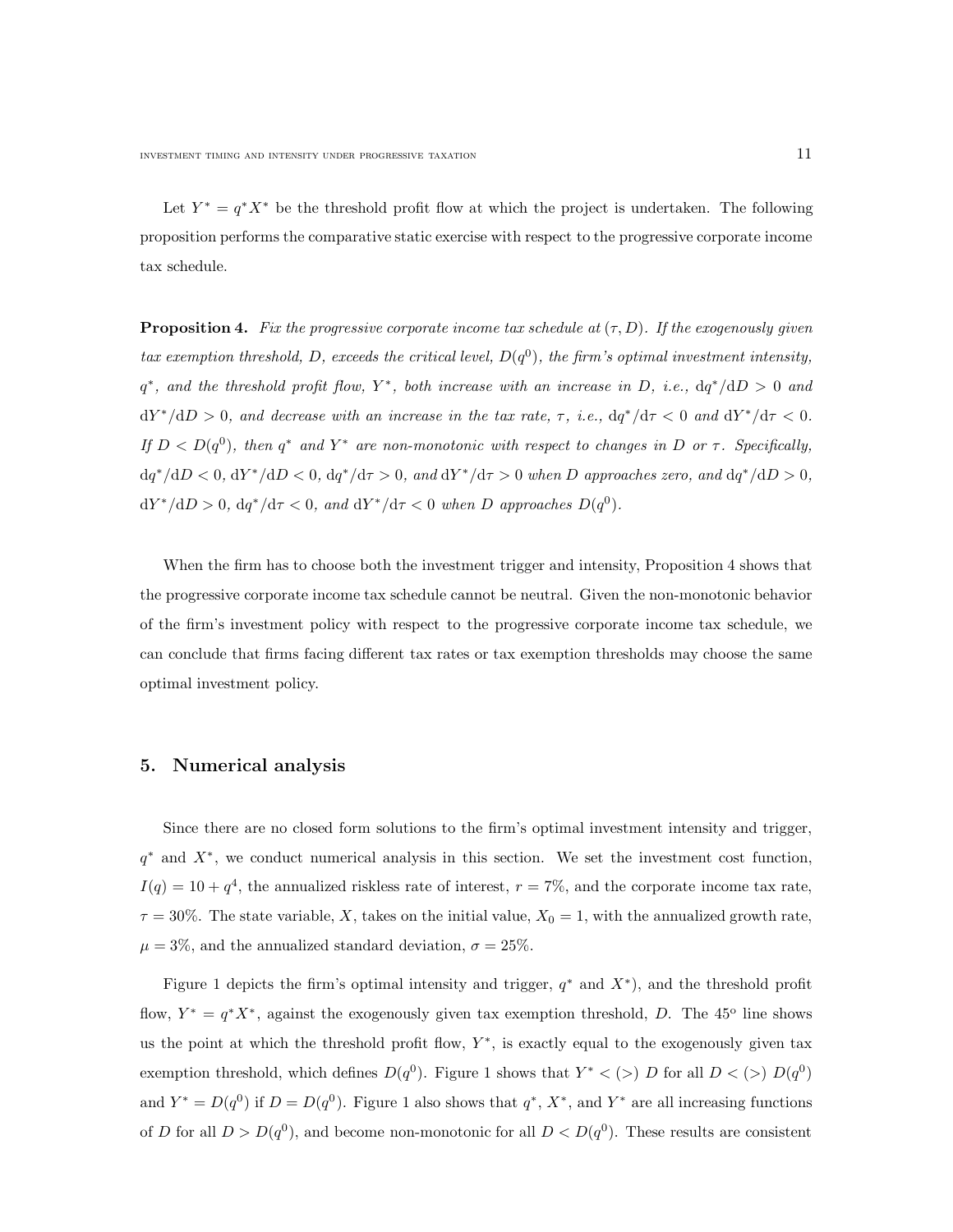with those reported in Proposition 3.

(Insert Figure 1 here.)

Figure 2 depicts the firm's optimal intensity and trigger,  $q^*$  and  $X^*$ ), against the standard derivation,  $\sigma$ , and against the tax rate,  $\tau$ . Inspection of Figure 2 shows that  $q^*$  and  $X^*$  are both increasing functions of  $\sigma$ . On the other hand,  $q^*$  and  $X^*$  are both decreasing functions of  $\tau$ , albeit with relatively small sensitivity.

(Insert Figure 2 here.)

Figure 3 depicts the value of the firm,  $F(q^*, X_0)$ , at  $t = 0$  (i.e., the value of the investment option) against the standard derivation,  $\sigma$ , and against the tax rate,  $\tau$ . Figure 3 shows that  $F(q^*, X_0)$  is a decreasing function of  $\tau$ , but is a U-shaped function of  $\sigma$ . The latter result is of shape contrast to the extant literature that the value of an option increases with the volatility of the underlying uncertainty.

(Insert Figure 3 here.)

#### 6. Conclusion

In this paper, we have examined a firm's investment intensity and timing decisions using a real options approach. The firm is endowed with a perpetual option to invest in a project at any time by incurring an irreversible investment cost at that instant. The amount of the irreversible investment cost determines the intensity of investment with decreasing returns to scale. The project generates a stream of profit flows that is stochastic over time and increases with the intensity of investment. The firm's investment policy is characterized by an endogenously determined profit flow (the investment trigger) such that the investment option is exercised at the first instant when the firm's profit flow reaches the investment trigger from below.

Within our real options model, we have shown that the investment trigger is higher or lower than the exogenously given tax exemption threshold, depending on whether the tax exemption is below or above a unique critical level, respectively. We have further shown that the firm's optimal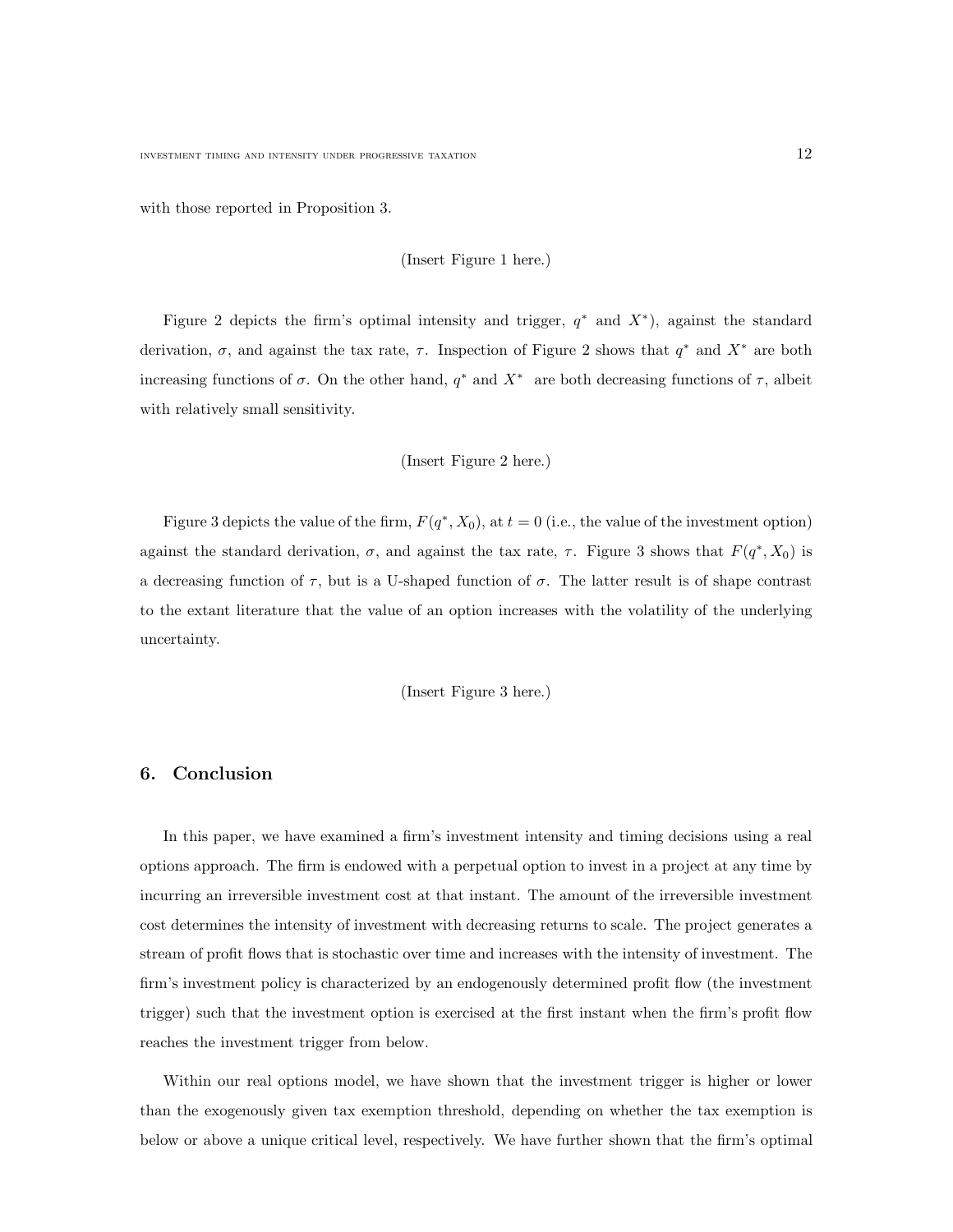investment intensity and trigger are strictly increasing for all tax exemption thresholds above the critical level, and are U-shaped for all tax exemption thresholds below the critical level. Most interestingly, we have numerically shown that the value of the firm prior to the investment, i.e., the value of the investment option, is non-monotonic to the volatility of the firm's profit flows, which is in stark contrast to the extant literature that the value of an option increases with an increase in the volatility of the underlying uncertainty. Corporate income taxes as such are not neutral in the presence of tax progression.

### Appendix

# A. Proof of Proposition 1

The solutions to Eqs. (5) and (6) are given by

$$
V_0(q, X) = \frac{qX}{r - \mu} + A_0 X^{-\alpha} + B_0 X^{\beta}, \tag{A.1}
$$

for all  $X \leq D/q$ , and

$$
V_1(q, X) = (1 - \tau) \left(\frac{qX}{r - \mu}\right) + \frac{\tau D}{r} + A_1 X^{-\alpha} + B_1 X^{\beta}, \tag{A.2}
$$

for all  $X \ge D/q$ , respectively, where  $A_0$ ,  $B_0$ ,  $A_1$ , and  $B_1$  are four constants to be determined, and  $\alpha$  and  $\beta$  are given by Eqs. (2) and (3), respectively. From Eqs (A.1) and (7), we have  $A_0 = 0$ . Likewise, from Eqs (A.2) and (8), we have  $B_1 = 0$ . Substituting Eq. (A.1) with  $A_0 = 0$  and Eq.  $(A.2)$  with  $B_1 = 0$  into Eqs.  $(9)$  and  $(10)$  yields

$$
\frac{D}{r-\mu} + B_0 \left(\frac{D}{q}\right)^{\beta} = (1-\tau)\left(\frac{D}{r-\mu}\right) + \frac{\tau D}{r} + A_1 \left(\frac{D}{q}\right)^{-\alpha},\tag{A.3}
$$

and

$$
\frac{q}{r-\mu} + \beta B_0 \left(\frac{D}{q}\right)^{\beta-1} = (1-\tau)\left(\frac{q}{r-\mu}\right) - \alpha A_1 \left(\frac{D}{q}\right)^{-\alpha-1}.\tag{A.4}
$$

Solving Eqs.  $(A.3)$  and  $(A.4)$  for  $B_0$  and  $A_1$  yields

$$
B_0 = -\left(\frac{1}{\alpha + \beta}\right) \left(\frac{r + \mu \alpha}{r - \mu}\right) \frac{\tau D}{r} \left(\frac{D}{q}\right)^{-\beta},\tag{A.5}
$$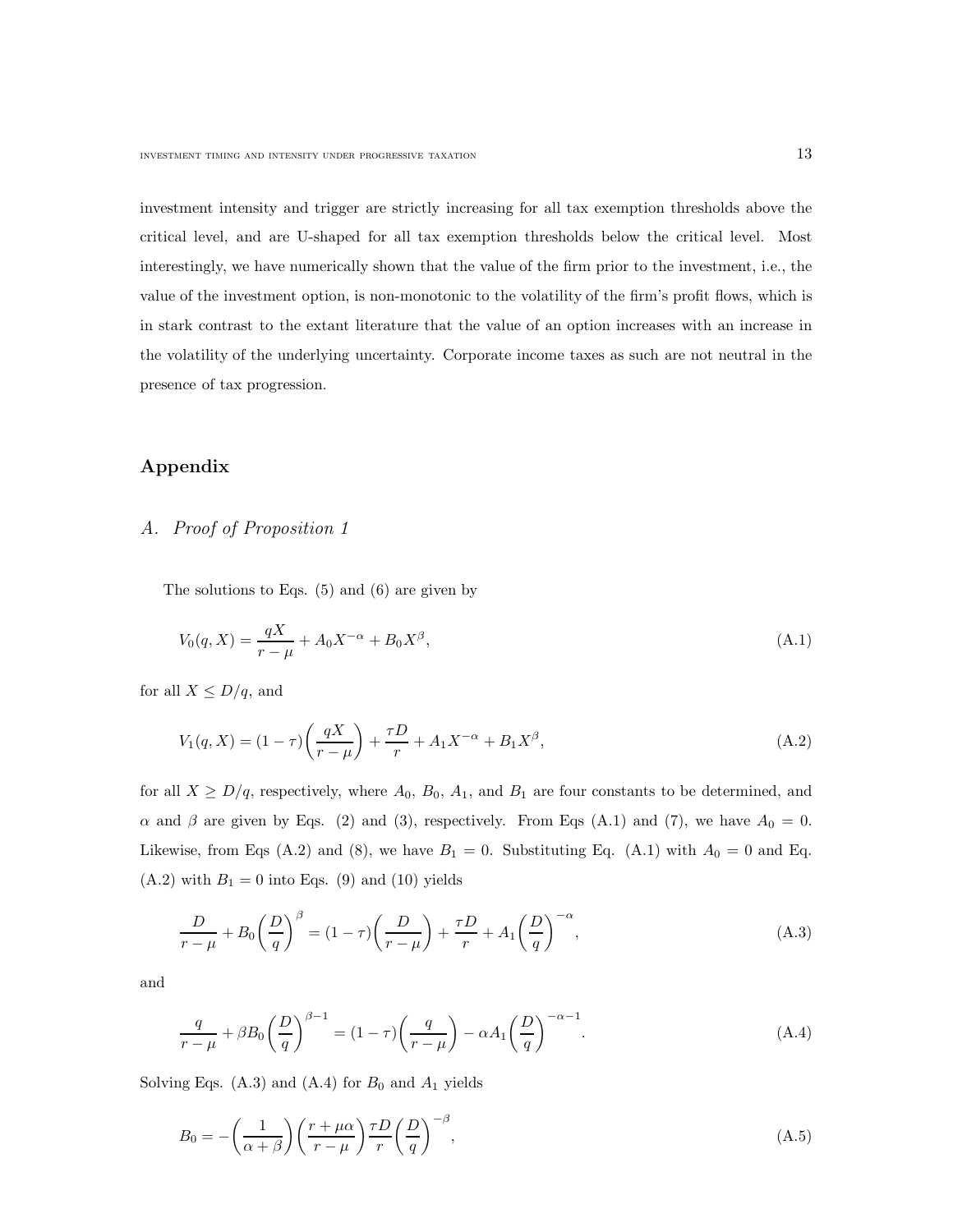INVESTMENT TIMING AND INTENSITY UNDER PROGRESSIVE TAXATION  $14\,$ 

and

$$
A_1 = -\left(\frac{1}{\alpha + \beta}\right) \left(\frac{r - \mu\beta}{r - \mu}\right) \frac{\tau D}{r} \left(\frac{D}{q}\right)^{\alpha}.
$$
\n(A.6)

Since  $-\alpha$  and  $\beta$  are the negative and positive roots of the fundamental quadratic equation,  $\frac{1}{2}\sigma^2 y(y-1) + \mu y - r = 0$ , we have

$$
r + \mu \alpha = \frac{1}{2} \sigma^2 \alpha (\alpha + 1), \tag{A.7}
$$

and

$$
r - \mu\beta = \frac{1}{2}\sigma^2\beta(\beta - 1). \tag{A.8}
$$

From Eqs.  $(2)$  and  $(3)$ , we have

$$
\alpha \beta = \left(\frac{1}{2} - \frac{\mu}{\sigma^2}\right)^2 + \frac{2r}{\sigma^2} - \left(\frac{1}{2} - \frac{\mu}{\sigma^2}\right)^2 = \frac{2r}{\sigma^2},\tag{A.9}
$$

and

$$
(\alpha + 1)(\beta - 1) = \alpha \beta + \beta - \alpha - 1 = \frac{2(r - \mu)}{\sigma^2}.
$$
 (A.10)

Using Eqs.  $(A.7)$  and  $(A.10)$ , we have

$$
\frac{r + \mu \alpha}{r - \mu} = \frac{\alpha}{\beta - 1}.
$$
\n(A.11)

Using Eqs.  $(A.8)$  and  $(A.10)$ , we have

$$
\frac{r - \mu\beta}{r - \mu} = \frac{\beta}{\alpha + 1}.\tag{A.12}
$$

Substituting Eq.  $(A.11)$  into Eq.  $(A.5)$  and Eq.  $(A.12)$  into Eq.  $(A.6)$  yields

$$
B_0 = -\left(\frac{1}{\alpha + \beta}\right) \left(\frac{\alpha}{\beta - 1}\right) \frac{\tau D}{r} \left(\frac{D}{q}\right)^{-\beta},\tag{A.13}
$$

and

$$
A_1 = -\left(\frac{1}{\alpha + \beta}\right) \left(\frac{\beta}{\alpha + 1}\right) \frac{\tau D}{r} \left(\frac{D}{q}\right)^{\alpha}.
$$
\n(A.14)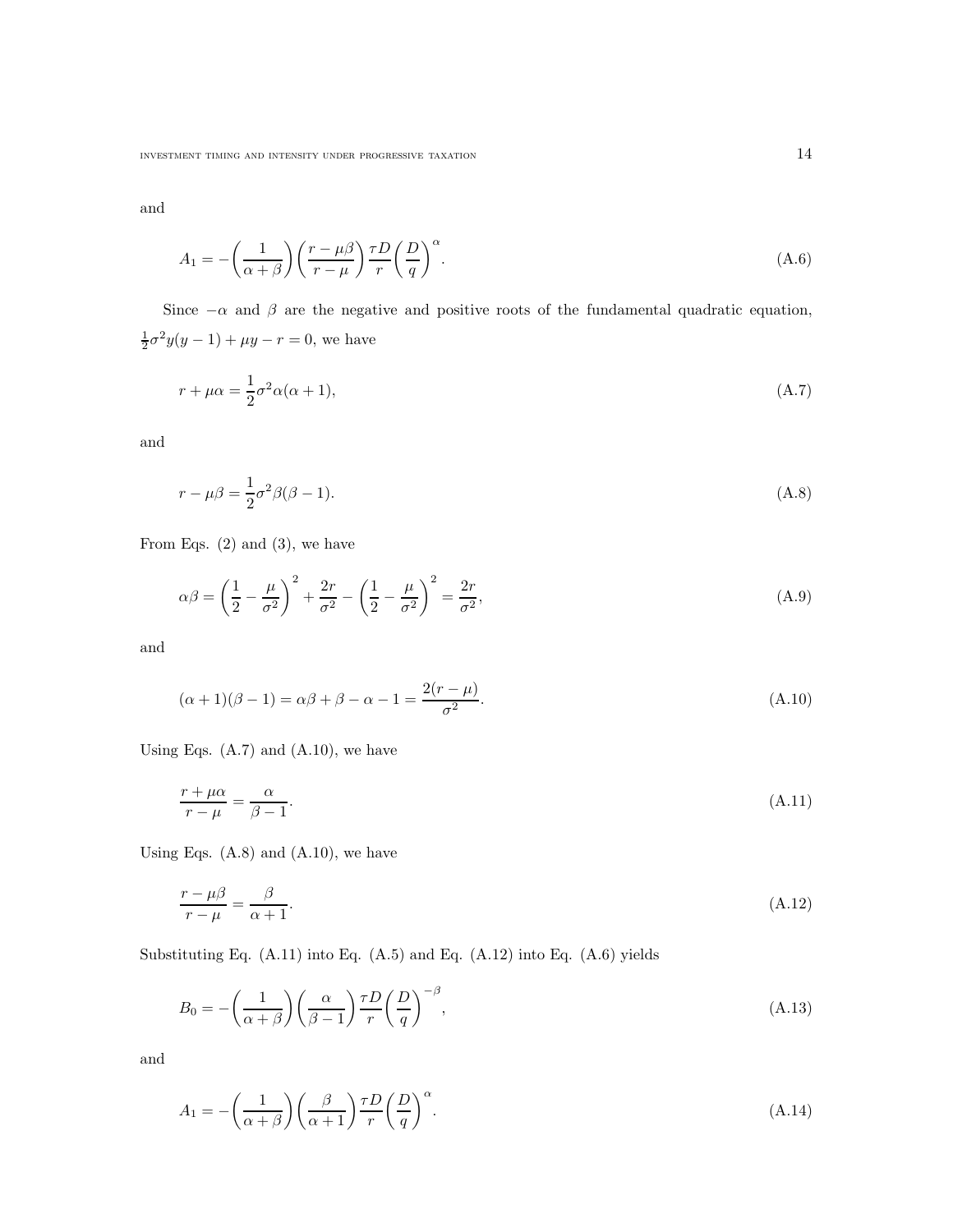Substituting Eq. (A.13) into Eq. (A.1) with  $A_0 = 0$  and Eq. (A.14) into Eq. (A.2) with  $B_1 = 0$ yields Eqs (11) and (12), respectively.

# B. Proof of Proposition 2

The solution to Eq. (14) is given by

$$
F(q, X) = A_2 X^{-\alpha} + B_2 X^{\beta}, \tag{A.15}
$$

for all  $X \in [0, X(q)]$ , where  $A_2$  and  $B_2$  are two constants to be determined, and  $\alpha$  and  $\beta$  are given by Eqs. (2) and (3), respectively. From Eqs. (15) and (A.15), we have  $A_2 = 0$ . Consider first case (i) that  $X(q) \le D/q$ . Substituting Eq. (11) and Eq. (A.15) with  $A_2 = 0$  into Eqs. (16) and (17) yields

$$
B_2 X(q)^{\beta} = \frac{qX(q)}{r - \mu} - \left(\frac{\alpha}{\alpha + \beta}\right) \left(\frac{1}{\beta - 1}\right) \frac{\tau D}{r} \left[\frac{qX(q)}{D}\right]^{\beta} - I(q),\tag{A.16}
$$

and

$$
\beta B_2 X(q)^{\beta - 1} = \frac{q}{r - \mu} - \left(\frac{\alpha}{\alpha + \beta}\right) \left(\frac{\beta}{\beta - 1}\right) \frac{\tau D}{r X(q)} \left[\frac{q X(q)}{D}\right]^{\beta},\tag{A.17}
$$

respectively. Multiplying  $\beta$  to Eq. (A.16) and  $X(q)$  to Eq. (A.17), and subtracting the resulting equations yields Eq. (19). Substituting Eq. (A.16) into Eq. (A.15) with  $A_2 = 0$  yields Eq. (20). It is evident from Eq. (19) that  $X(q)$  does not depend on D. Hence, it follows from Eqs. (A.52) and (19) that  $X(q) \le D/q$  if, and only if,  $D \ge D(q)$ .

Now, we consider case (ii) that  $X(q) \ge D/q$ . Substituting Eq. (12) and Eq. (A.15) with  $A_2 = 0$ into Eqs. (16) and (17) yields

$$
B_2X(q)^{\beta} = (1-\tau)\left[\frac{qX(q)}{r-\mu}\right] + \frac{\tau D}{r} - \left(\frac{\beta}{\alpha+\beta}\right)\left(\frac{1}{\alpha+1}\right)\frac{\tau D}{r}\left[\frac{D}{qX(q)}\right]^{\alpha} - I(q),\tag{A.18}
$$

and

$$
\beta B_2 X(q)^{\beta - 1} = (1 - \tau) \left(\frac{q}{r - \mu}\right) + \left(\frac{\beta}{\alpha + \beta}\right) \left(\frac{\alpha}{\alpha + 1}\right) \frac{\tau D}{r X(q)} \left[\frac{D}{q X(q)}\right]^{\alpha},\tag{A.19}
$$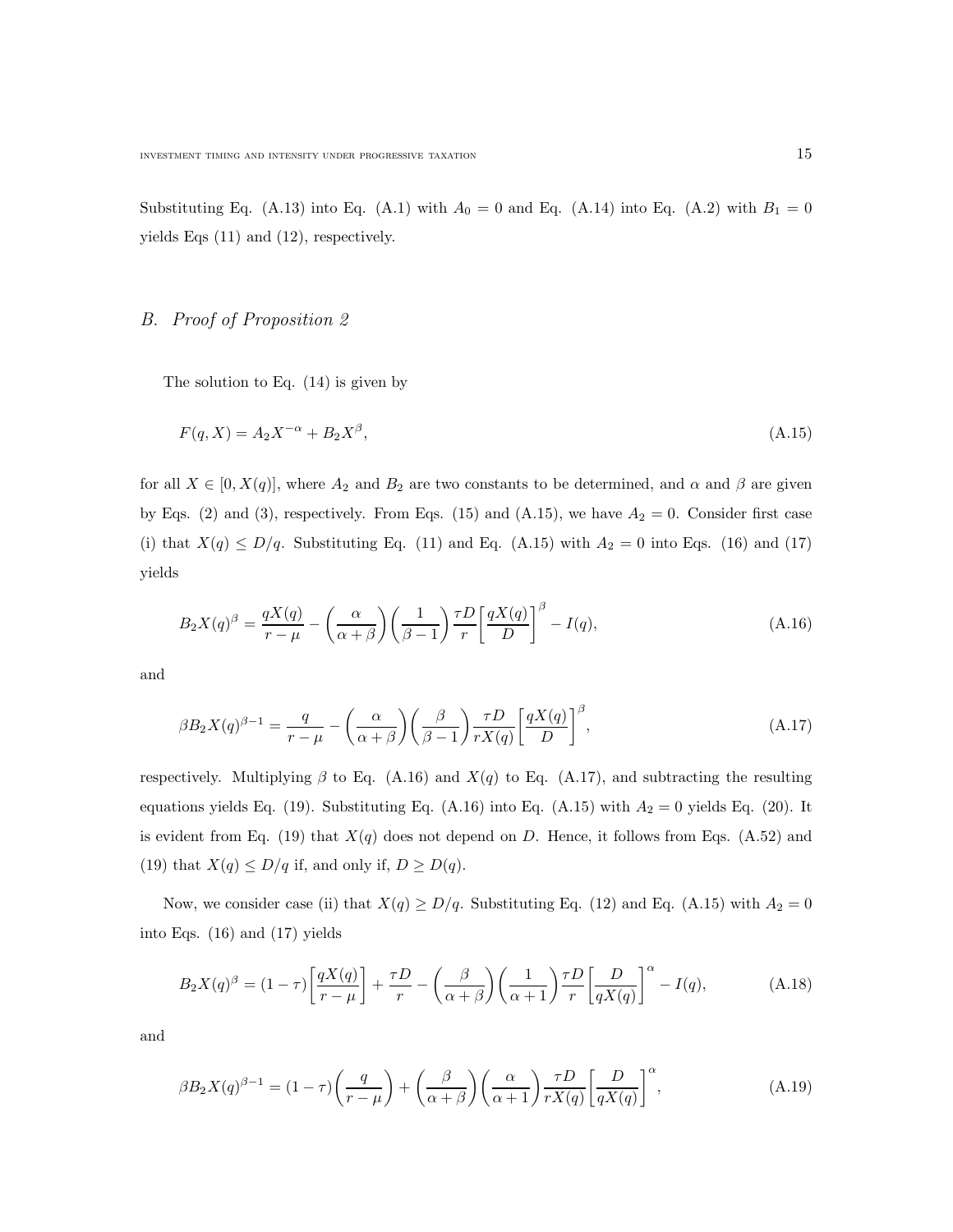respectively. Multiplying  $\beta$  to Eq. (A.18) and  $X(q)$  to Eq. (A.19), and subtracting the resulting equations yields

$$
(1 - \tau) \left[ \frac{qX(q)}{r - \mu} \right] - \left( \frac{\beta}{\beta - 1} \right) \left\{ I(q) - \frac{\tau D}{r} + \left( \frac{1}{\alpha + 1} \right) \frac{\tau D}{r} \left[ \frac{D}{qX(q)} \right]^\alpha \right\} = 0.
$$
 (A.20)

Using Eqs.  $(A.9)$  and  $(A.10)$ , we can write Eq.  $(A.20)$  as Eq.  $(21)$ . Substituting Eq.  $(A.18)$  into Eq. (A.15) with  $A_2 = 0$  yields Eq. (22). Define the following function:

$$
G(X) = (1 - \tau) \left(\frac{qX}{r - \mu}\right) + \frac{\tau D}{r - \mu} - \left(\frac{\beta}{\beta - 1}\right) \left\{ I(q) - \left(\frac{1}{\alpha + 1}\right) \left[1 - \left(\frac{D}{qX}\right)^{\alpha}\right] \frac{\tau D}{r} \right\}.
$$
 (A.21)

Inspection of Eqs. (21) and (A.21) reveals that the investment trigger,  $X(q)$ , for the case that  $X(q) > D/q$  solves  $G[X(q)] = 0$ . Differentiating Eq. (A.21) with respect to X yields

$$
G'(X) = (1 - \tau) \left(\frac{q}{r - \mu}\right) + \frac{\tau D}{(r - \mu)X} \left(\frac{D}{qX}\right)^{\alpha} > 0,
$$
\n(A.22)

where we have used Eqs. (A.9) and (A.10). Since  $G(0) = -\infty$  and  $G(\infty) = \infty$ , Eq. (A.22) implies that there is a unique point,  $X(q)$ , that solves  $G[X(q)] = 0$ . Evaluating Eq. (A.21) at  $X = D/q$ yields

$$
G(D/q) = \frac{D}{r - \mu} - \left(\frac{\beta}{\beta - 1}\right)I(q) = \frac{D - D(q)}{r - \mu},\tag{A.23}
$$

where the second equality follows from Eq. (A.52). Eq. (A.23) implies that  $X(q) > D/q$  if, and only if,  $D < D(q)$ . This completes our proof.

### C. Proof of Proposition 3

Since  $q(D)$  solves  $D(q) = D$ ,  $F(q, X)$  is given by Eq. (20) for all  $q \in [0, q(D)]$ . Differentiating Eq.  $(20)$  with respect to q yields

$$
\frac{\partial F(q, X)}{\partial q} = \left\{ \frac{\partial V_0(q, X)}{\partial q} \Big|_{X=X(q)} + \frac{\partial V_0(q, X)}{\partial X} \Big|_{X=X(q)} X'(q) - I'(q) \right\}
$$

$$
-\beta \{ V_0[q, X(q)] - I(q) \} \frac{X'(q)}{X(q)} \left\{ \frac{X}{X(q)} \right\}^{\beta}
$$

$$
= \left\{ \frac{\partial V_0(q, X)}{\partial q} \Big|_{X=X(q)} - I'(q) \right\}
$$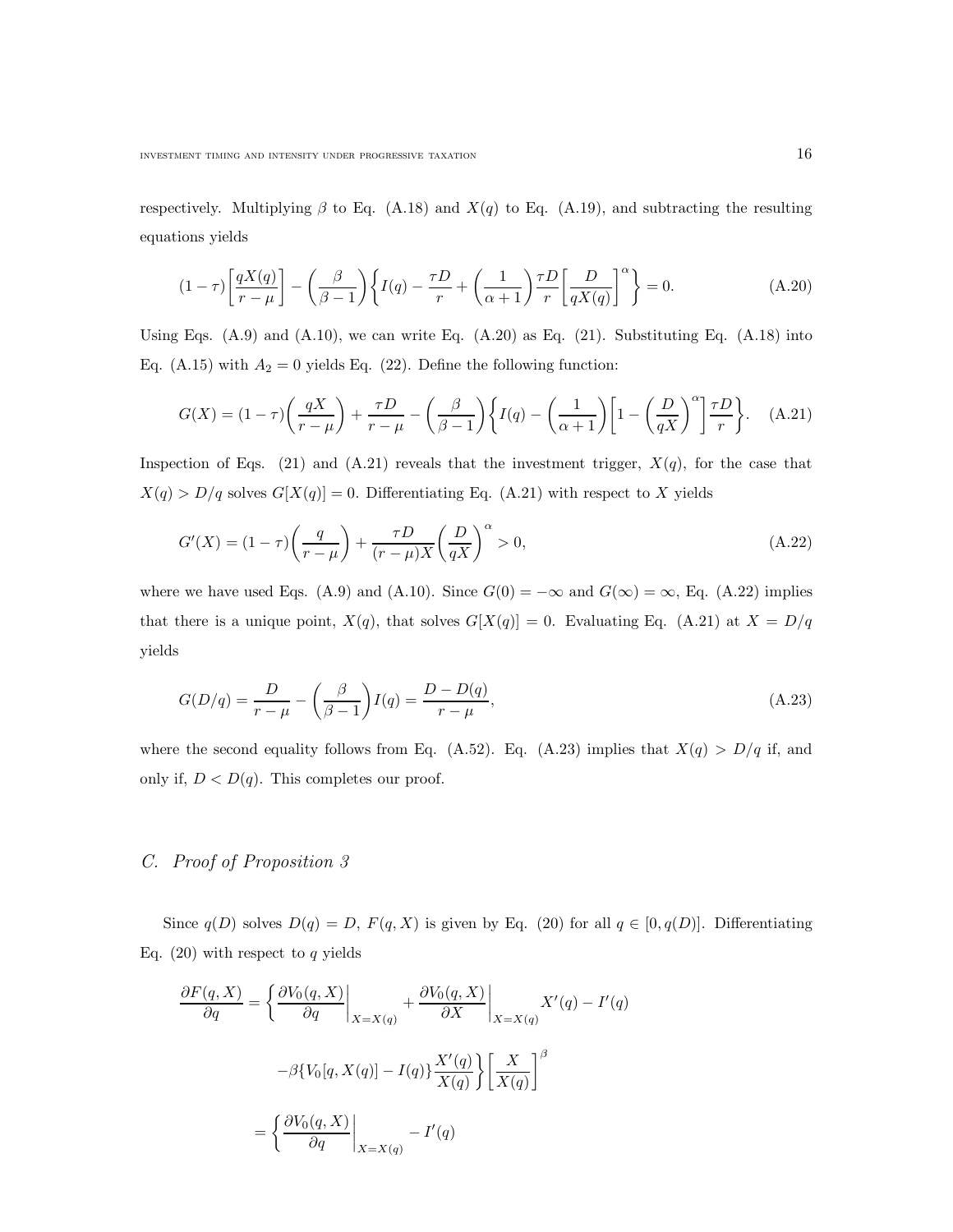INVESTMENT TIMING AND INTENSITY UNDER PROGRESSIVE TAXATION  $17\,$ 

$$
+\left[\frac{\partial V_0(q, X)}{\partial X}\Big|_{X=X(q)} - \frac{\partial F(q, X)}{\partial X}\Big|_{X=X(q)}\right]X'(q)\left\{\frac{X}{X(q)}\right\}^{\beta}
$$

$$
=\left[\frac{\partial V_0(q, X)}{\partial q}\Big|_{X=X(q)} - I'(q)\right]\left[\frac{X}{X(q)}\right]^{\beta}
$$

$$
=\left\{\frac{X(q)}{r-\mu} - \left(\frac{\alpha}{\alpha+\beta}\right)\left(\frac{\beta}{\beta-1}\right)\frac{\tau D}{r q}\left[\frac{D(q)}{D}\right]^{\beta} - I'(q)\right\}\left[\frac{X}{X(q)}\right]^{\beta}
$$

$$
=\left\{\left(\frac{\beta}{\beta-1}\right)\left\{1 - \tau\left(\frac{\alpha+1}{\alpha+\beta}\right)\left[\frac{D(q)}{D}\right]^{\beta-1}\right\}\frac{I(q)}{q} - I'(q)\right\}\left[\frac{X}{X(q)}\right]^{\beta},\tag{A.24}
$$

where the second equality follows from Eq. (20), the third equality follows from Eq. (17), the fourth equality follows from Eqs. (11) and (A.52), and the last equality follows from Eqs. (A.52), (19), (A.9), and (A.10).

For all  $q \geq q(D)$ ,  $F(q, X)$  is given by Eq. (22). Differentiating Eq. (22) with respect to q yields

$$
\frac{\partial F(q, X)}{\partial q} = \left\{ \frac{\partial V_1(q, X)}{\partial q} \Big|_{X=X(q)} + \frac{\partial V_1(q, X)}{\partial X} \Big|_{X=X(q)} X'(q) - I'(q) \right\}
$$

$$
- \beta \{ V_1[q, X(q)] - I(q) \} \frac{X'(q)}{X(q)} \left\{ \frac{X}{X(q)} \right\}^{\beta}
$$

$$
= \left\{ \frac{\partial V_1(q, X)}{\partial q} \Big|_{X=X(q)} - I'(q) \right\}
$$

$$
+ \left[ \frac{\partial V_1(q, X)}{\partial X} \Big|_{X=X(q)} - \frac{\partial F(q, X)}{\partial X} \Big|_{X=X(q)} \right] X'(q) \left\{ \frac{X}{X(q)} \right\}^{\beta}
$$

$$
= \left[ \frac{\partial V_1(q, X)}{\partial q} \Big|_{X=X(q)} - I'(q) \right] \left[ \frac{X}{X(q)} \right]^{\beta}
$$

$$
= \left\{ (1 - \tau) \left[ \frac{X(q)}{r - \mu} \right] + \left( \frac{\beta}{\alpha + \beta} \right) \left( \frac{\alpha}{\alpha + 1} \right) \frac{\tau D}{r q} \left[ \frac{D}{q X(q)} \right]^\alpha - I'(q) \right\} \left[ \frac{X}{X(q)} \right]^\beta
$$

$$
= \left\{ \left( \frac{\beta}{\beta - 1} \right) \left\{ \frac{I(q)}{q} - \frac{\tau D}{r q} \left\{ 1 - \left( \frac{\beta}{\alpha + \beta} \right) \left[ \frac{D}{q X(q)} \right]^\alpha \right\} \right\} - I'(q) \right\} \left[ \frac{X}{X(q)} \right]^\beta, \quad (A.25)
$$

where the second equality follows from Eq. (22), the third equality follows from Eq. (17), the fourth equality follows from Eq. (12), and the last equality follows from Eq. (21).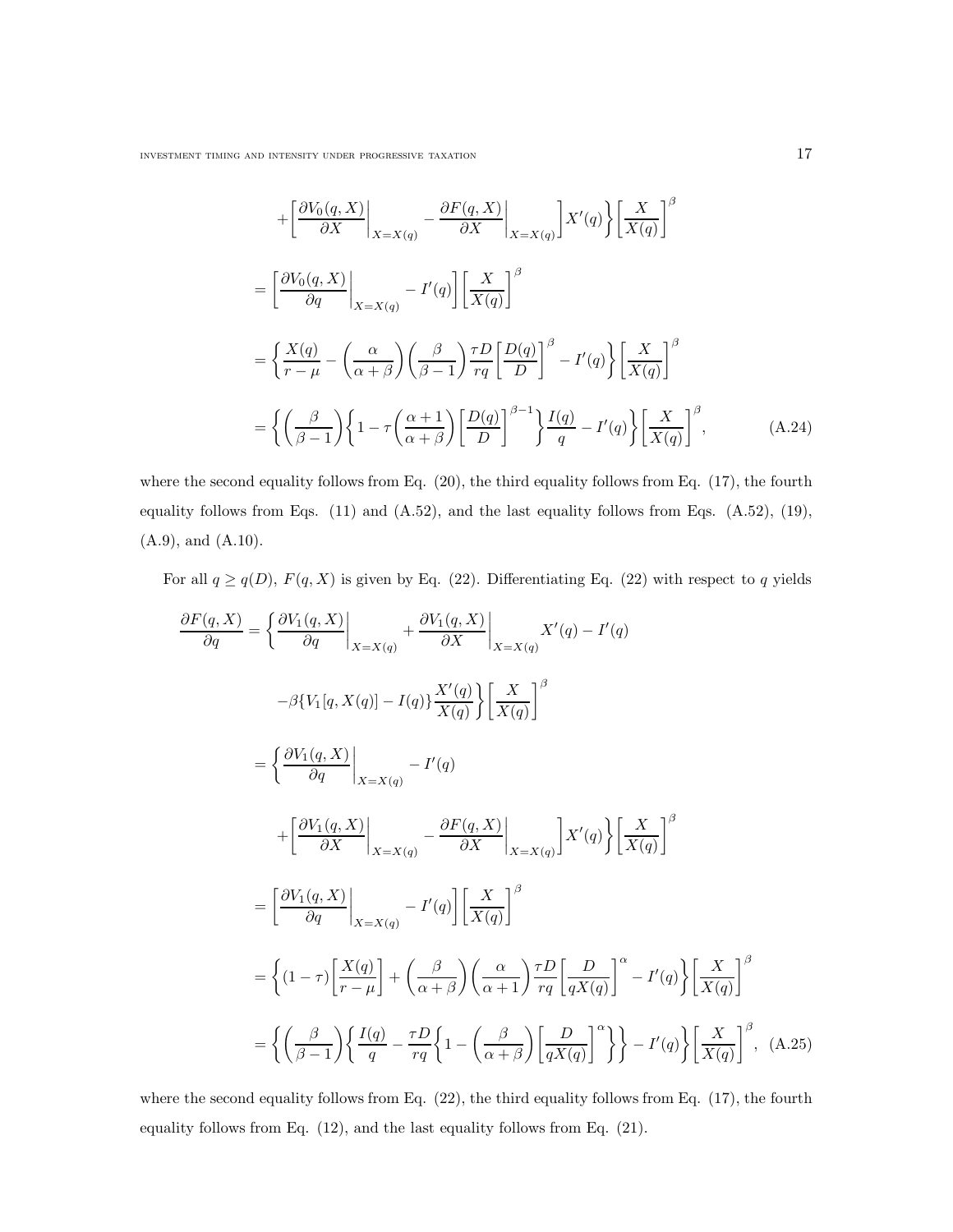Consider first the case that  $D(q^0) \leq D$  and thus  $q^0 \leq q(D)$ , where the equality holds only when  $D = D(q^0)$ . Suppose that  $D(q^*) \leq D$  so that  $q^*$  solves the first-order condition that  $\partial F(q, X)/\partial q =$ 0, where  $\partial F(q, X)/\partial q$  is given by Eq. (A.24). Then,  $q^*$  solves

$$
\left(\frac{\beta}{\beta-1}\right)\left\{1-\tau\left(\frac{\alpha+1}{\alpha+\beta}\right)\left[\frac{D(q^*)}{D}\right]^{\beta-1}\right\}\frac{I(q^*)}{q^*}-I'(q^*)=0.\tag{A.26}
$$

Define the following function:

$$
H(q) = \left(\frac{\beta}{\beta - 1}\right) \left\{1 - \tau \left(\frac{\alpha + 1}{\alpha + \beta}\right) \left[\frac{D(q)}{D}\right]^{\beta - 1}\right\} I(q) - qI'(q),\tag{A.27}
$$

for all  $q \in [0, q(D)]$ . Inspection of Eqs. (A.26) and (A.27) reveals that the optimal investment intensity,  $q^*$ , for the case that  $D(q^*) \leq D$  solves  $H(q^*) = 0$ . Differentiating Eq. (A.27) with respect to q yields

$$
H'(q) = \left\{ \left( \frac{\beta}{\beta - 1} \right) \left\{ 1 - \tau \left( \frac{\alpha + 1}{\alpha + \beta} \right) \left[ \frac{D(q)}{D} \right]^{\beta - 1} \right\} - 1 - \tau \beta \left( \frac{\alpha + 1}{\alpha + \beta} \right) \left[ \frac{D(q)}{D} \right]^{\beta - 1} \right\} I'(q) - qI''(q)
$$
  

$$
\leq \left\{ \frac{1}{\beta - 1} - \tau \beta \left( \frac{\alpha + 1}{\alpha + \beta} \right) \left[ \frac{D(q)}{D} \right]^{\beta - 1} \right\} I'(q) - qI''(q) < 0, \tag{A.28}
$$

where the first inequality follows from the fact that  $D(q) \leq D$  for all  $q \in [0, q(D)]$ , and the second inequality follows from the fact that  $\left[\beta/(\beta-1)\right]I(q) - qI'(q)$  is strictly decreasing in q. Evaluating Eq. (A.27) at  $q = q^0$  yields

$$
H(q^0) = \tau \left(\frac{\beta}{\beta - 1}\right) \left(\frac{\alpha + 1}{\alpha + \beta}\right) \left\{1 - \left[\frac{D(q^0)}{D}\right]^{\beta - 1}\right\} I(q^0) \ge 0,
$$
\n(A.29)

where we have used Eq. (26) and the inequality follows from the fact that  $D(q^0) \le D$ . Eq. (A.29) implies that  $H(q^0) = 0$  only when  $D = D(q^0)$ . Evaluating Eq. (A.27) at  $q = q(D)$  yields

$$
H[q(D)] = \left(\frac{\beta}{\beta - 1}\right) \left[1 - \tau \left(\frac{\alpha + 1}{\alpha + \beta}\right)\right] I[q(D)] - q(D)I'[q(D)] \le 0,
$$
\n(A.30)

where the inequality follows from Eq. (26), and the fact that  $q^0 \leq q(D)$  and  $\left[\beta/(\beta-1)\right]I(q) - qI'(q)$ is strictly decreasing in q. Eqs. (26) and (A.30) imply that  $H[q(D)] = 0$  only when  $D = D(q^0)$ . From Eqs. (A.28), (A.29), and (A.30), there must exist a unique point,  $q^* \in [q^0, q(D)]$ , that solves  $H(q^*) = 0$ . Hence, it is indeed that  $D(q^*) < D$  if  $D(q^0) < D$  and  $D(q^*) = D$  if  $D(q^0) = D$ . We as such conclude that  $q^*$  and  $X^*$  are uniquely determined by solving Eqs. (27) and (28) if  $D > D(q^0)$ such that  $q^0 < q^* < q(D)$  and  $X^* < D/q^*$ . If  $D = D(q^0)$ , we have  $q^* = q^0$  and  $X^* = D(q^0)/q^0$ .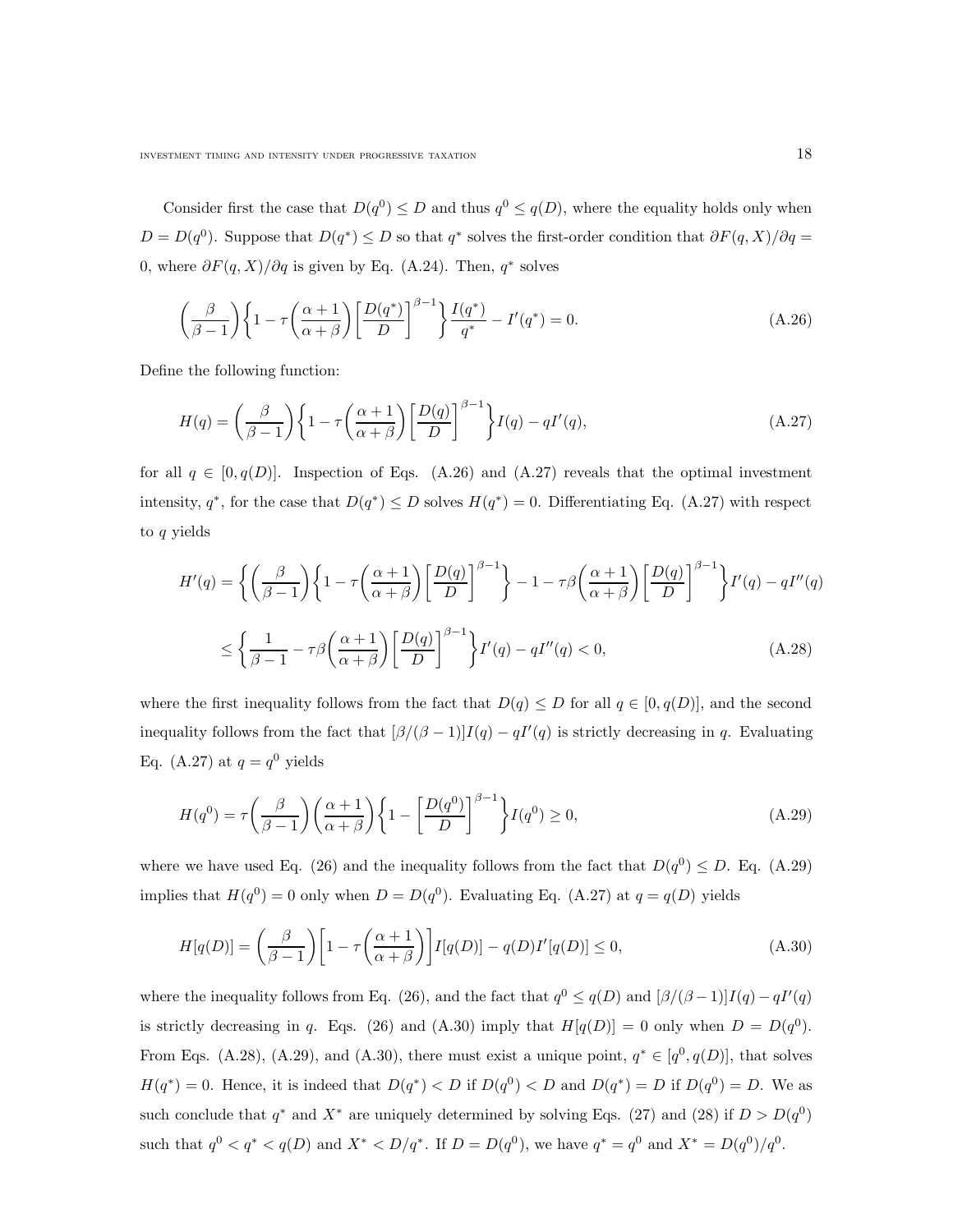Consider now the case that  $D(q^0) \ge D$  and thus  $q^0 \ge q(D)$ , where the equality holds only when  $D = D(q^0)$ . Suppose that  $D(q^*) \ge D$  so that  $q^*$  solves the first-order condition that  $\partial F(q, X)/\partial q =$ 0, where  $\partial F(q, X)/\partial q$  is given by Eq. (A.25). Then,  $q^*$  solves

$$
\left(\frac{\beta}{\beta-1}\right) \left\{ \frac{I(q^*)}{q^*} - \frac{\tau D}{r q^*} \left\{ 1 - \left(\frac{\beta}{\alpha+\beta}\right) \left[ \frac{D}{q^* X(q^*)} \right]^\alpha \right\} \right\} - I'(q^*) = 0,
$$
\n(A.31)

where  $X(q^*)$  is given by Eq. (21) with  $q = q^*$ . Define the following two functions:

$$
K_1(q,Y) = \left(\frac{\beta}{\beta - 1}\right) \left\{ I(q) - \frac{\tau D}{r} \left[ 1 - \left(\frac{\beta}{\alpha + \beta}\right) \left(\frac{D}{Y}\right)^{\alpha} \right] \right\} - qI'(q),\tag{A.32}
$$

and

$$
K_2(q,Y) = (1-\tau)\left(\frac{Y}{r-\mu}\right) + \frac{\tau D}{r-\mu} - \left(\frac{\beta}{\beta-1}\right)\left\{I(q) - \left(\frac{1}{\alpha+1}\right)\left[1 - \left(\frac{D}{Y}\right)^{\alpha}\right]\frac{\tau D}{r}\right\}.
$$
 (A.33)

Inspection of Eqs.  $(21)$ ,  $(A.31)$ ,  $(A.32)$ , and  $(A.33)$  reveals that the optimal investment intensity and trigger,  $q^*$  and  $X^*$ , for the case that  $D(q^*) \ge D$  solve  $K_1(q^*, q^*X^*) = 0$  and  $K_2(q^*, q^*X^*) = 0$ . Totally differentiating  $K_1(q, Y) = 0$  with respect to q yields

$$
\frac{\mathrm{d}Y}{\mathrm{d}q} = \left[\frac{I'(q)}{\beta - 1} - qI''(q)\right] \Big/ \left(\frac{\beta}{\beta - 1}\right) \left(\frac{\alpha \beta}{\alpha + \beta}\right) \left(\frac{D}{Y}\right)^{\alpha} \frac{\tau D}{rY} < 0,\tag{A.34}
$$

since  $[\beta/(\beta-1)]I(q) - qI'(q)$  is strictly decreasing in q. Totally differentiating  $K_2(q, Y) = 0$  with respect to q yields

$$
\frac{dY}{dq} = \left(\frac{\beta}{\beta - 1}\right)I'(q)\bigg/\bigg[\frac{1 - \tau}{r - \mu} + \left(\frac{\alpha}{\alpha + 1}\right)\left(\frac{\beta}{\beta - 1}\right)\left(\frac{D}{Y}\right)^{\alpha}\frac{\tau D}{rY}\bigg] > 0,
$$
\n(A.35)

As Y approaches infinity,  $K_1(q, Y) = 0$  implies that q is finite, whereas  $K_2(q, Y) = 0$  implies that q is infinite. When  $Y = D$ , solving  $K_1(q_1, D) = 0$  yields

$$
\left(\frac{\beta}{\beta - 1}\right)I(q_1) - q_1I'(q_1) = \left(\frac{\alpha + 1}{\alpha + \beta}\right)\left(\frac{\tau D}{r - \mu}\right),\tag{A.36}
$$

and solving  $K_2(q_2, D) = 0$  yields

$$
\left(\frac{\beta}{\beta - 1}\right)I(q_2) = \frac{D}{r - \mu}.\tag{A.37}
$$

Using Eq.  $(A.52)$ , we can write Eq.  $(26)$  as

$$
\left(\frac{\beta}{\beta - 1}\right)I(q^0) - q^0I'(q^0) = \left(\frac{\alpha + 1}{\alpha + \beta}\right)\left[\frac{\tau D(q^0)}{r - \mu}\right].\tag{A.38}
$$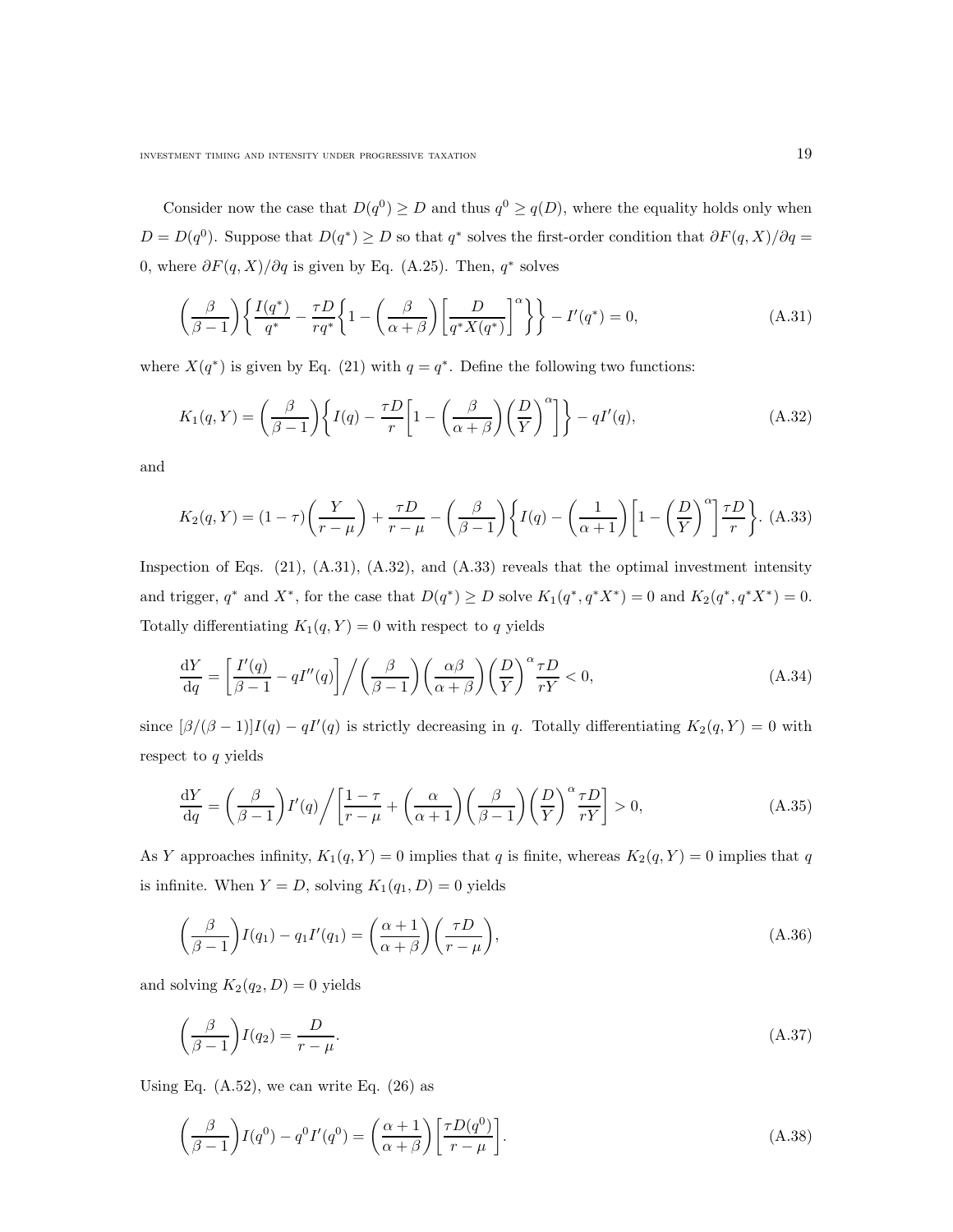Since  $[\beta/(\beta-1)]I(q) - qI'(q)$  is strictly decreasing in q, Eqs. (A.36) and (A.38) imply that  $q_1 \ge q^0$ for all  $D \le D(q^0)$ , where the equality holds only when  $D = D(q^0)$ . Eqs. (A.52) and (A.37) imply that  $q_2 \n\t\le q^0$  for all  $D \le D(q^0)$ , where the equality holds only when  $D = D(q^0)$ . Since  $q_1 \ge q_2$ , there must exist a unique point,  $(q^*, X^*)$ , that solves the system of equations,  $K_1(q^*, q^* X^*) = 0$  and  $K_2(q^*,q^*X^*)=0$ , with  $q^*X^*\geq D$ , for the case that  $D\leq D(q^0)$ . Hence, it is indeed that  $D(q^*)>D$ if  $D(q^0) > D$  and  $D(q^*) = D$  if  $D(q^0) = D$ . We as such conclude that  $q^*$  and  $X^*$  are uniquely determined by solving Eqs. (29) and (30) if  $D < D(q^0)$  such that  $q^* > q(D)$  and  $X^* > D/q^*$ . If  $D = D(q^0)$ , then  $q^* = q^0$  and  $X^* = D(q^0)/q^0$ .

# D. Proof of Proposition 4

Consider first the case that  $D > D(q^0)$ . Differentiating Eq. (A.26) with respect to D and rearranging terms yields

$$
\frac{\mathrm{d}q^*}{\mathrm{d}D} = -\tau \beta \left(\frac{\alpha+1}{\alpha+\beta}\right) \left[\frac{D(q^*)}{D}\right]^{\beta-1} \frac{I(q^*)}{D} / H'(q^*) > 0,\tag{A.39}
$$

where  $H'(q^*) < 0$  from Eq. (A.28). Differentiating Eq. (28) with respect to D yields

$$
\frac{\mathrm{d}Y^*}{\mathrm{d}D} = (r - \mu) \left(\frac{\beta}{\beta - 1}\right) I'(q^*) \frac{\mathrm{d}q^*}{\mathrm{d}D} > 0,\tag{A.40}
$$

where the inequality follows from Eq. (A.39) and  $I'(q) > 0$ .

Differentiating Eq. (A.26) with respect to  $\tau$  and rearranging terms yields

$$
\frac{\mathrm{d}q^*}{\mathrm{d}\tau} = \left(\frac{\beta}{\beta - 1}\right) \left(\frac{\alpha + 1}{\alpha + \beta}\right) \left[\frac{D(q^*)}{D}\right]^{\beta - 1} I(q^*) / H'(q^*) < 0,\tag{A.41}
$$

where  $H'(q^*)$  < 0 from Eq. (A.28). Differentiating Eq. (28) with respect to  $\tau$  yields

$$
\frac{\mathrm{d}Y^*}{\mathrm{d}\tau} = (r - \mu) \left(\frac{\beta}{\beta - 1}\right) I'(q^*) \frac{\mathrm{d}q^*}{\mathrm{d}\tau} < 0,\tag{A.42}
$$

where the inequality follows from Eq. (A.41) and  $I'(q) > 0$ .

Consider now the case that  $D > D(q^0)$ . Differentiating the system of equations,  $K_1(q^*, Y^*) = 0$ and  $K_2(q^*, Y^*) = 0$ , with respect to D yields

$$
\frac{\partial K_1(q^*,Y^*)}{\partial q}\frac{\mathrm{d}q^*}{\mathrm{d}D} + \frac{\partial K_1(q^*,Y^*)}{\partial Y}\frac{\mathrm{d}Y^*}{\mathrm{d}D} + \frac{\partial K_1(q^*,Y^*)}{\partial D} = 0,\tag{A.43}
$$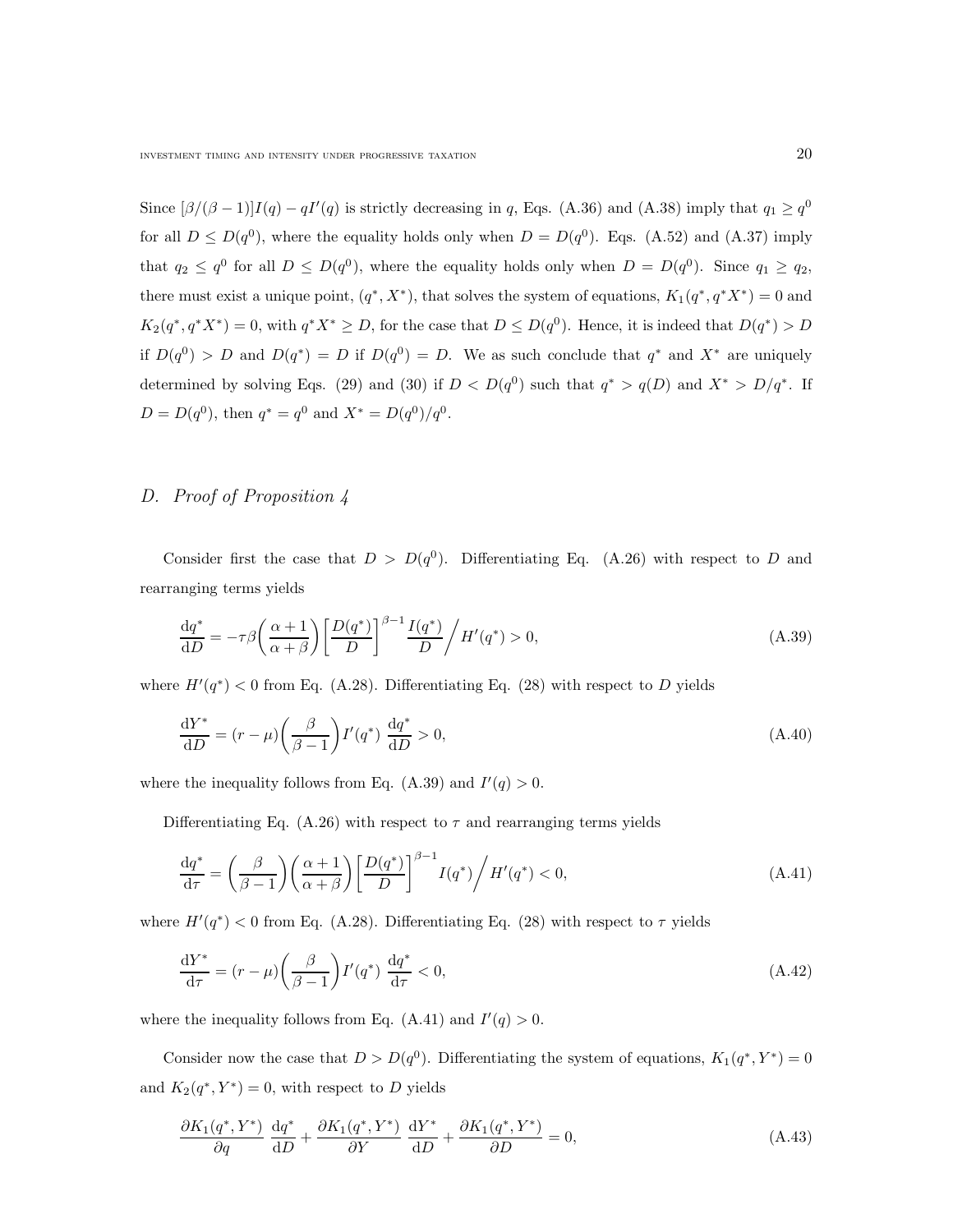INVESTMENT TIMING AND INTENSITY UNDER PROGRESSIVE TAXATION  $21$ 

and

$$
\frac{\partial K_2(q^*, Y^*)}{\partial q} \frac{\mathrm{d}q^*}{\mathrm{d}D} + \frac{\partial K_2(q^*, Y^*)}{\partial Y} \frac{\mathrm{d}Y^*}{\mathrm{d}D} + \frac{\partial K_2(q^*, Y^*)}{\partial D} = 0,\tag{A.44}
$$

where  $K_1(q, Y)$  and  $K_2(q, Y)$  are given by Eqs. (A.32) and (A.33), respectively. Using Eqs. (A.32) and (A.33), we have

$$
\frac{\partial K_1(q^*, Y^*)}{\partial q} = \frac{I'(q^*)}{\beta - 1} - q^* I''(q^*) < 0,\tag{A.45}
$$

$$
\frac{\partial K_1(q^*, Y^*)}{\partial Y} = -\left(\frac{\beta}{\beta - 1}\right) \left(\frac{\alpha \beta}{\alpha + \beta}\right) \left(\frac{D}{Y^*}\right)^{\alpha} \frac{\tau D}{rY^*} < 0,\tag{A.46}
$$

$$
\frac{\partial K_1(q^*, Y^*)}{\partial D} = -\left(\frac{\beta}{\beta - 1}\right) \left[1 - (\alpha + 1) \left(\frac{\beta}{\alpha + \beta}\right) \left(\frac{D}{Y^*}\right)^\alpha\right] \frac{\tau}{r},\tag{A.47}
$$

$$
\frac{\partial K_2(q^*,Y^*)}{\partial q} = -\left(\frac{\beta}{\beta - 1}\right)I'(q^*) < 0,\tag{A.48}
$$

$$
\frac{\partial K_2(q^*, Y^*)}{\partial Y} = \frac{1-\tau}{r-\mu} + \left(\frac{\beta}{\beta-1}\right) \left(\frac{\alpha}{\alpha+1}\right) \left(\frac{D}{Y^*}\right)^{\alpha} \frac{\tau D}{rY^*} > 0,\tag{A.49}
$$

and

$$
\frac{\partial K_2(q^*, Y^*)}{\partial D} = \frac{\tau}{r - \mu} + \left(\frac{\beta}{\beta - 1}\right) \left[\frac{1}{\alpha + 1} - \left(\frac{D}{Y^*}\right)^{\alpha}\right] \frac{\tau}{r}.\tag{A.50}
$$

Note that

$$
H = \frac{\partial K_1(q^*, Y^*)}{\partial q} \frac{\partial K_2(q^*, Y^*)}{\partial Y} - \frac{\partial K_1(q^*, Y^*)}{\partial Y} \frac{\partial K_2(q^*, Y^*)}{\partial q} < 0,\tag{A.51}
$$

where the equality follows from Eqs. (A.45), (A.46), (A.48), and (A.49). Applying Cramer's rule to Eqs.  $(A.43)$  and  $(A.44)$ , we have

$$
\frac{\mathrm{d}q^*}{\mathrm{d}D} = \left[ \frac{\partial K_2(q^*, Y^*)}{\partial D} \frac{\partial K_1(q^*, Y^*)}{\partial Y} - \frac{\partial K_1(q^*, Y^*)}{\partial D} \frac{\partial K_2(q^*, Y^*)}{\partial Y} \right] / H,\tag{A.52}
$$

and

$$
\frac{\mathrm{d}Y^*}{\mathrm{d}D} = \left[ \frac{\partial K_1(q^*, Y^*)}{\partial D} \frac{\partial K_2(q^*, Y^*)}{\partial q} - \frac{\partial K_2(q^*, Y^*)}{\partial D} \frac{\partial K_1(q^*, Y^*)}{\partial q} \right] / H,\tag{A.53}
$$

where  $H < 0$  is given by Eq. (A.51). When D approaches zero, Eqs. (A.46), (A.47), and (A.50) imply that  $\partial K_1(q^*, Y^*)/\partial Y = 0$ ,  $\partial K_1(q^*, Y^*)/\partial D < 0$ , and  $\partial K_2(q^*, Y^*)/\partial D > 0$ . Hence, it follows from Eqs. (A.52) and (A.53) that  $dq^*/dD < 0$  and  $dY^*/dD < 0$ . When D approaches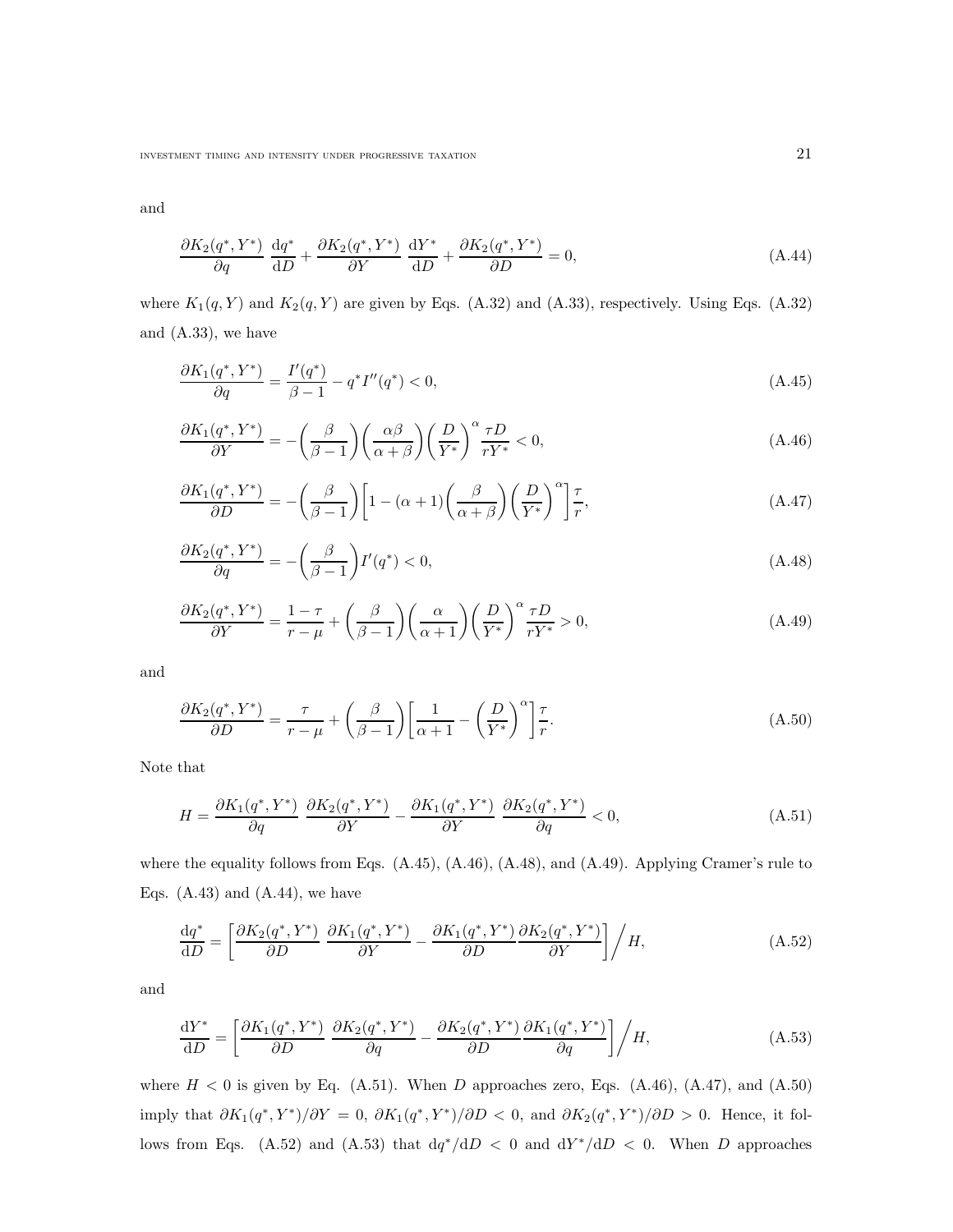$D(q^0)$  so that Y<sup>\*</sup> also approaches  $D(q^0)$ , Eqs. (A.47) and (A.50) imply that  $\partial K_1(q^*, Y^*)/\partial D > 0$ and  $\partial K_2(q^*, Y^*)/\partial D = 0$ . Hence, it follows from Eqs. (A.52) and (A.53) that  $dq^*/dD > 0$  and  $dY^*/dD > 0.$ 

Differentiating the system of equations,  $K_1(q^*, Y^*) = 0$  and  $K_2(q^*, Y^*) = 0$ , with respect to  $\tau$ yields

$$
\frac{\partial K_1(q^*, Y^*)}{\partial q} \frac{\mathrm{d}q^*}{\mathrm{d}\tau} + \frac{\partial K_1(q^*, Y^*)}{\partial Y} \frac{\mathrm{d}Y^*}{\mathrm{d}\tau} + \frac{\partial K_1(q^*, Y^*)}{\partial \tau} = 0, \tag{A.54}
$$

and

$$
\frac{\partial K_2(q^*,Y^*)}{\partial q}\frac{\mathrm{d}q^*}{\mathrm{d}\tau} + \frac{\partial K_2(q^*,Y^*)}{\partial Y}\frac{\mathrm{d}Y^*}{\mathrm{d}\tau} + \frac{\partial K_2(q^*,Y^*)}{\partial \tau} = 0.
$$
\n(A.55)

Using Eqs.  $(A.32)$  and  $(A.33)$ , we have

$$
\frac{\partial K_1(q^*, Y^*)}{\partial \tau} = -\left(\frac{\beta}{\beta - 1}\right) \left[1 - \left(\frac{\beta}{\alpha + \beta}\right) \left(\frac{D}{Y^*}\right)^{\alpha}\right] \frac{D}{r} < 0,\tag{A.56}
$$

and

$$
\frac{\partial K_2(q^*, Y^*)}{\partial \tau} = -\left(\frac{Y^*-D}{r-\mu}\right) + \left(\frac{\beta}{\beta-1}\right) \left(\frac{1}{\alpha+1}\right) \left[1 - \left(\frac{D}{Y^*}\right)^{\alpha}\right] \frac{D}{r}.\tag{A.57}
$$

Applying Cramer's rule to Eqs. (A.54) and (A.55), we have

$$
\frac{\mathrm{d}q^*}{\mathrm{d}\tau} = \left[ \frac{\partial K_2(q^*, Y^*)}{\partial \tau} \frac{\partial K_1(q^*, Y^*)}{\partial Y} - \frac{\partial K_1(q^*, Y^*)}{\partial \tau} \frac{\partial K_2(q^*, Y^*)}{\partial Y} \right] / H, \tag{A.58}
$$

and

$$
\frac{\mathrm{d}Y^*}{\mathrm{d}\tau} = \left[ \frac{\partial K_1(q^*, Y^*)}{\partial \tau} \frac{\partial K_2(q^*, Y^*)}{\partial q} - \frac{\partial K_2(q^*, Y^*)}{\partial \tau} \frac{\partial K_1(q^*, Y^*)}{\partial q} \right] / H,\tag{A.59}
$$

where  $H < 0$  is given by Eq. (A.51). When D approaches zero, Eqs. (A.46), (A.56), and (A.57) imply that  $\partial K_1(q^*, Y^*)/\partial Y = 0$ ,  $\partial K_1(q^*, Y^*)/\partial \tau = 0$ , and  $\partial K_2(q^*, Y^*)/\partial \tau < 0$ . Hence, it follows from Eqs. (A.58) and (A.59) that  $dq^*/d\tau > 0$  and  $dY^*/d\tau > 0$ . When D approaches  $D(q^0)$  so that  $Y^*$  also approaches  $D(q^0)$ , Eqs. (A.56) and (A.57) imply that  $\partial K_1(q^*, Y^*)/\partial \tau < 0$  and  $\partial K_2(q^*, Y^*)/\partial \tau = 0$ . Hence, it follows from Eqs. (A.58) and (A.59) that  $dq^*/d\tau < 0$  and  $dY^*/d\tau < 0$ .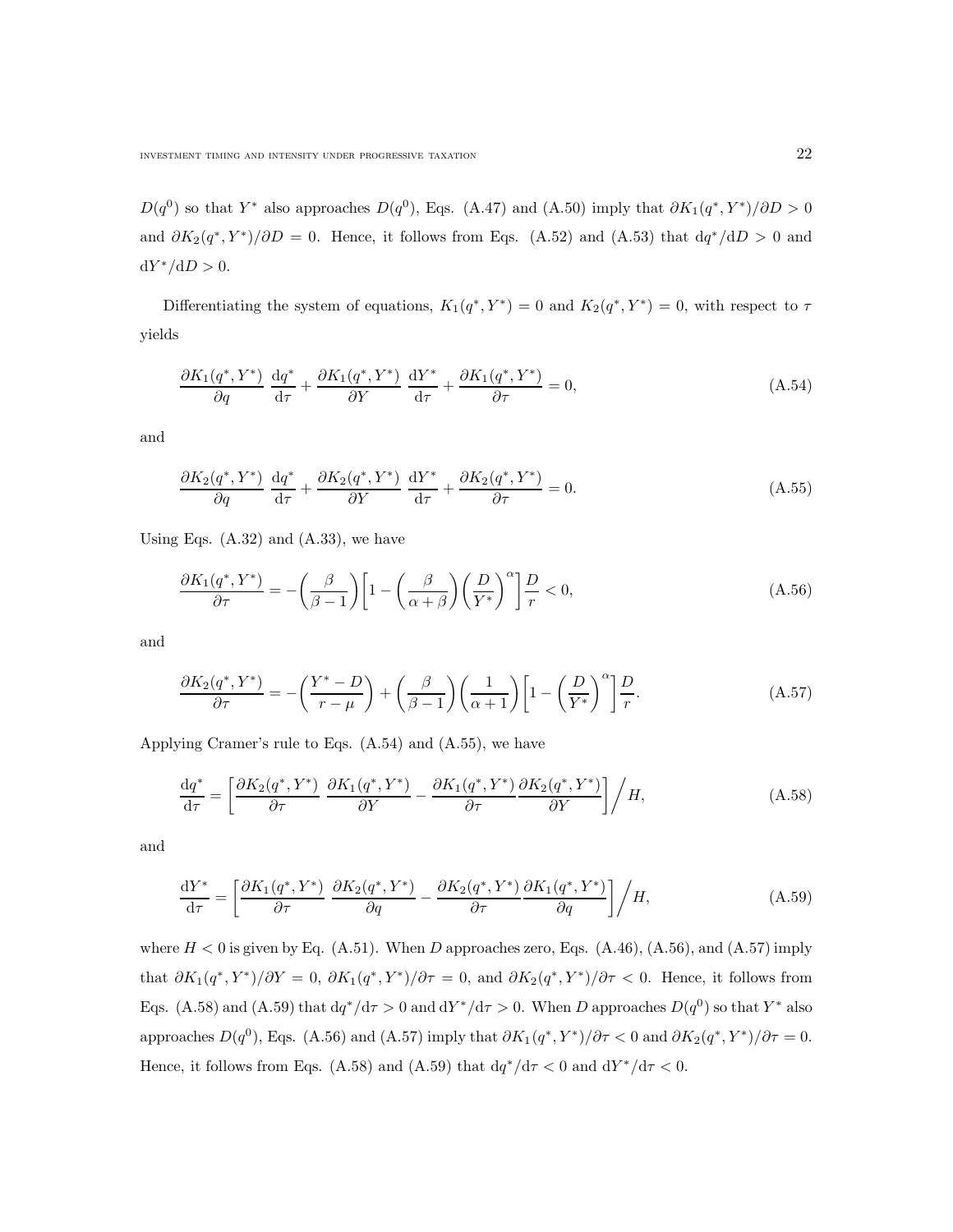# References

- Agliardi, E., 2001. Taxation and investment decisions: a real options approach. Australian Economic Papers 40, 44–55.
- Agliardi, E., Agliardi, R., 2008. Progressive taxation and corporate liquidation policy. Economic Modelling 25, 532–541.
- Agliardi, E., Agliardi, R., 2009. Progressive taxation and corporate liquidation: Analysis and policy implications. Journal of Policy Modeling 31, 144–154.
- Alvarez, L.H.R., Kanniainen, V., Södersten, J., 1998. Tax policy uncertainty and corporate investment: A theory of tax-induced investment spurts. Journal of Public Economics 69, 17–48.
- Alvarez, L.H.R., Koskela, E., 2008. Progressive taxation, tax exemption, and irreversible investment under uncertainty. Journal of Public Economic Theory 10, 149–169.
- Bar-Ilan, A., Strange, W.C., 1996. Investment lags. American Economic Review 86, 611–622.
- Bar-Ilan, A., Strange, W.C., 1999. The timing and intensity of investment. Journal of Macroeconomics 21, 57–77.
- Capozza, D. R., Li, Y., 1994. The intensity and timing of investment: The case of land. American Economic Review 84, 889–904.
- Chu, K. C., Wong, K. P., 2010. Progressive taxation and corporate liquidation policies with meanreverting earnings. Economic Modelling 27, in press.
- Dixit, A. K., Pindyck, R. S., 1994. Investment under Uncertainty. Princeton University Press, Princeton, NJ.
- Hassett, K. A., Metcalf, G. E., 1999. Investment with uncertain tax policy: Does random tax policy discourage investment? Economic Journal 109, 373–393.
- Mackie-Mason, J. K., 1990. Some nonlinear tax effects on asset values and investment decisions under uncertainty. Journal of Public Economics 42, 301–328.
- McDonald, R., Siegel, D., 1986. The value of waiting to invest. Quarterly Journal of Economics 101, 707–727.
- Niemann, R., 1999. Neutral taxation under uncertainty a real options approach. FinanzArchiv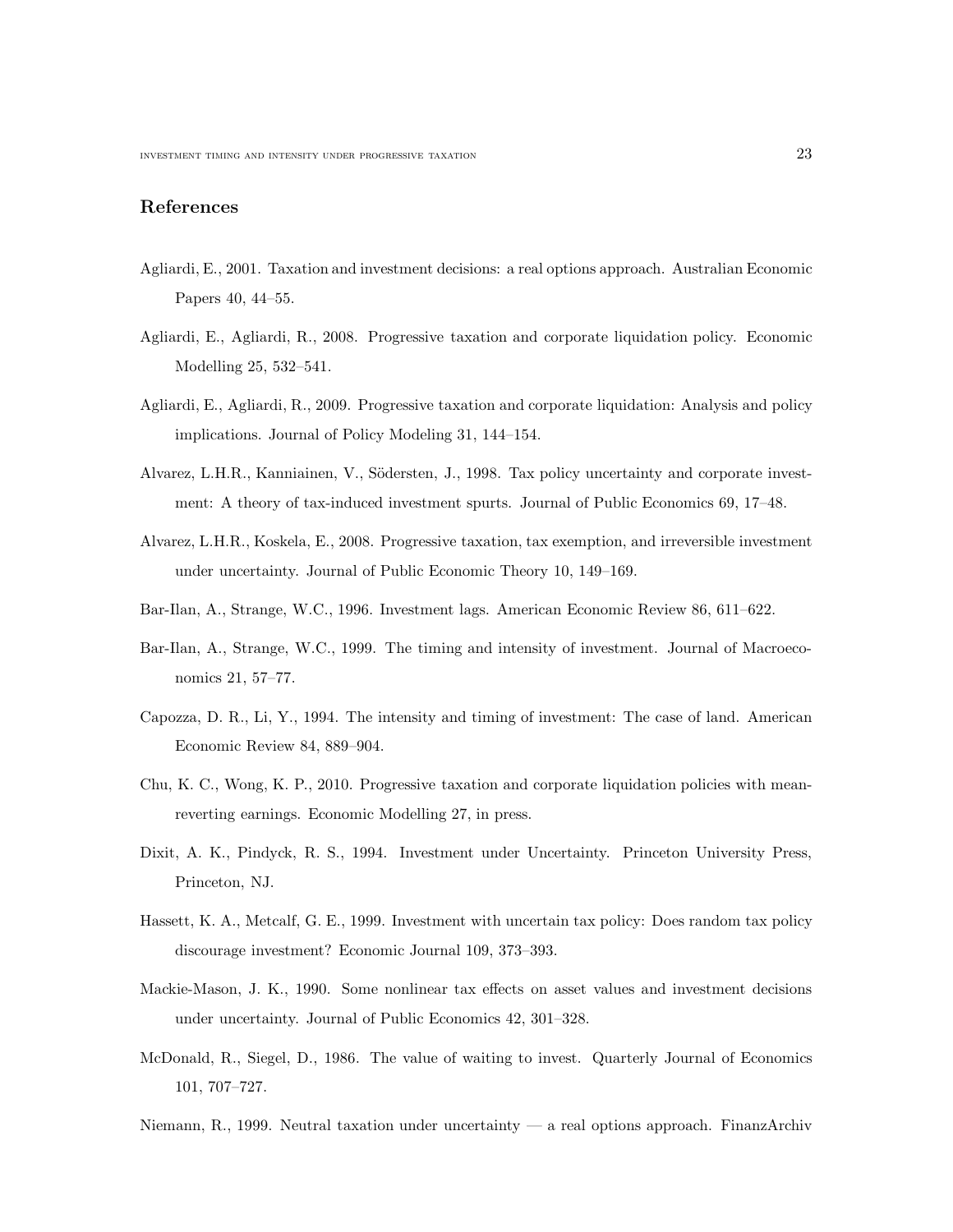56, 51–66.

- Niemann, R., Sureth, C., 2004. Tax neutrality under irreversibility and risk aversion. Economics Letters 84, 43–47.
- Panteghini, P. M., 2001. On corporate tax asymmetries and neutrality. German Economic Review 2, 269–286.
- Panteghini, P. M., 2005. Asymmetric taxation under incremental and sequential investment. Journal of Public Economic Theory 7, 761–779.
- Pennings, E., 2000. Taxes and stimuli of investment under uncertainty. European Economic Review 44, 383–391.
- Sarkar, S., 2008. Can tax convexity be ignored in corporate financing decisions? Journal of Banking and Finance 32, 1310–1321.
- Sarkar, S., Goukasian, L., 2006. The effect of tax convexity on corporate investment decisions and tax burdens. Journal of Public Economic Theory 8, 293–320.
- Sureth, C., 2002. Partially irreversible investment decisions and taxation under uncertainty: A real option approach. German Economic Review 3, 185–221.
- Wong, K. P., 2007. The effect of uncertainty on investment timing in a real options model. Journal of Economic Dynamics and Control 31, 2152–2167.
- Wong, K. P., 2009. Progressive taxation, tax exemption, and corporate liquidation policy. Economic Modelling 26, 295–299.
- Wong, K. P., Wu, Y., 2010. Tax convexity, investment, and capital structure. Working Paper, University of Hong Kong.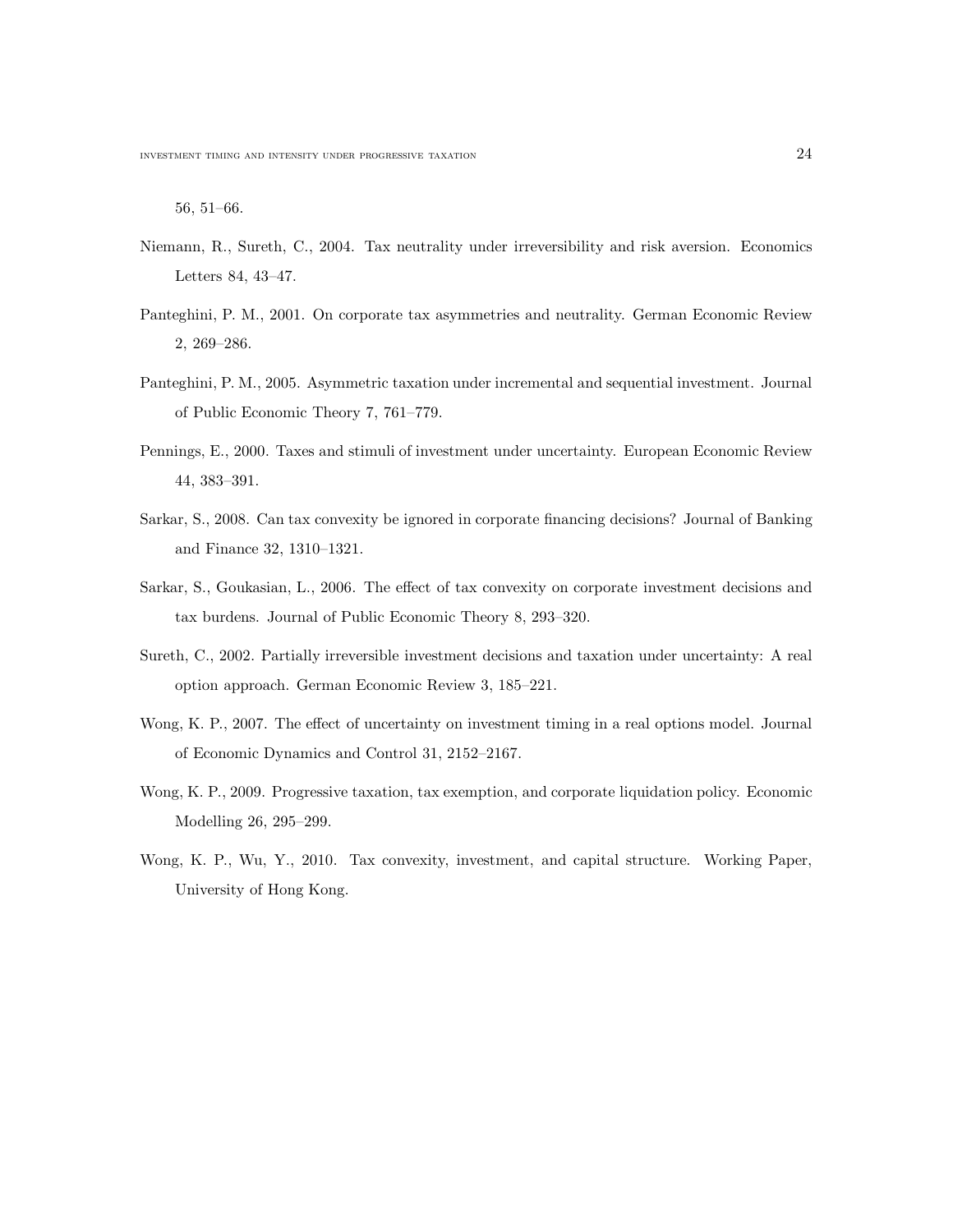

Fig. 1. The investment intensity,  $q^*$ , the investment trigger,  $X^*$ , and the threshold profit flow,  $Y^* = q^*X^*$ , as functions of the exogenously given tax exemption threshold, D. The investment cost function is  $I(q) = 10 + q^4$ . The parameter values are: the riskless rate of interest, r, is 7%; the corporate income tax rate,  $\tau$ , is 30%; and the state variable, X, takes on the initial value,  $X_0 = 1$ , with the growth rate,  $\mu = 3\%$ , and the standard deviation,  $\sigma = 25\%$ . For this set of parameters,  $q^0 = 1.648$  and  $D(q^0) = 1.571$ .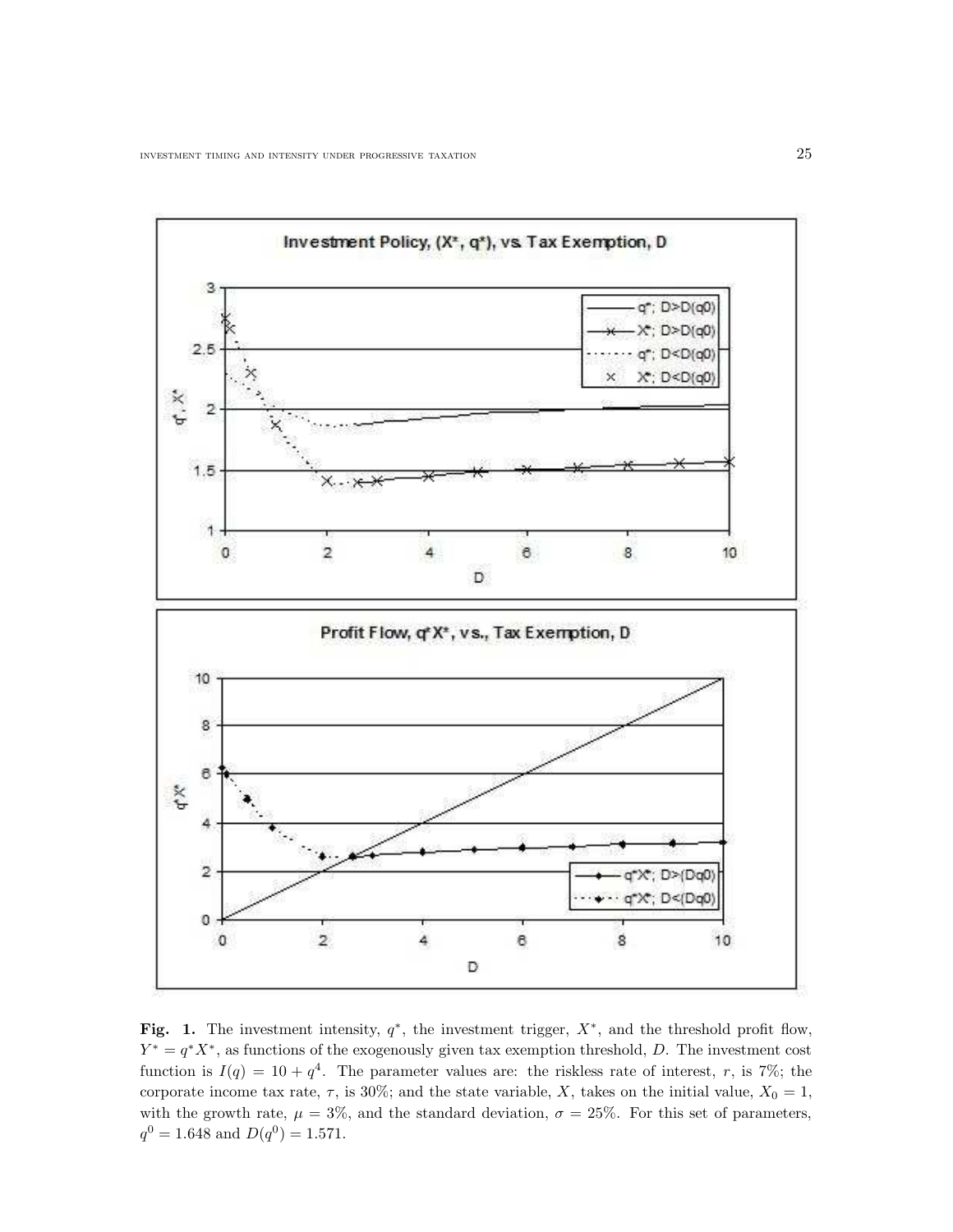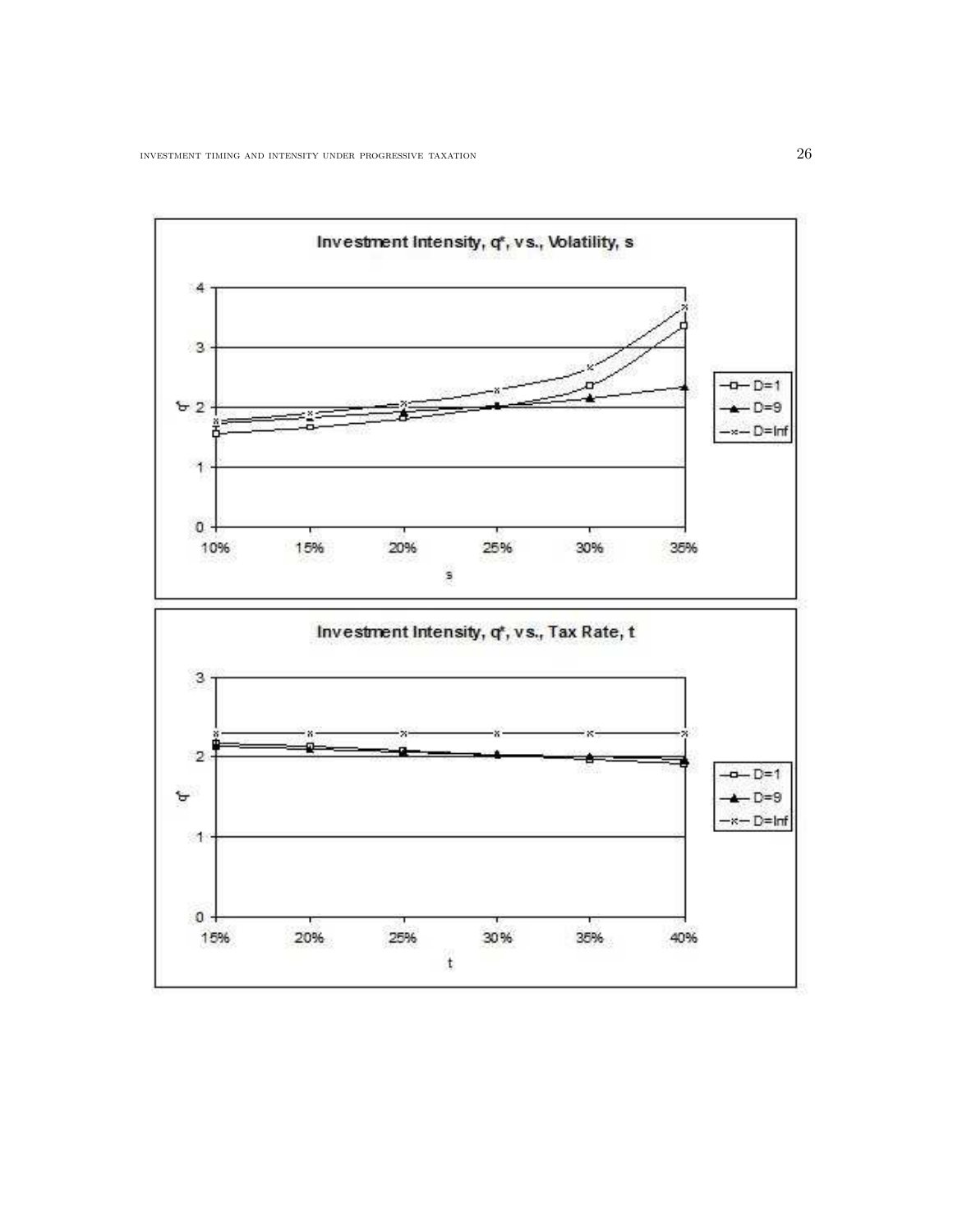

Fig. 2. The investment intensity,  $q^*$ , and the investment trigger,  $X^*$ , as functions of the standard derivation,  $\sigma$ , and as functions of the tax rate,  $\tau$ , for three different values of the exogenously given tax exemption threshold, D. The investment cost function is  $I(q) = 10 + q^4$ . The parameter values are: the riskless rate of interest, r, is 7%; the corporate income tax rate,  $\tau$ , is 30%; and the state variable, X, takes on the initial value,  $X_0 = 1$ , with the growth rate,  $\mu = 3\%$ , and the standard deviation,  $\sigma = 25\%.$